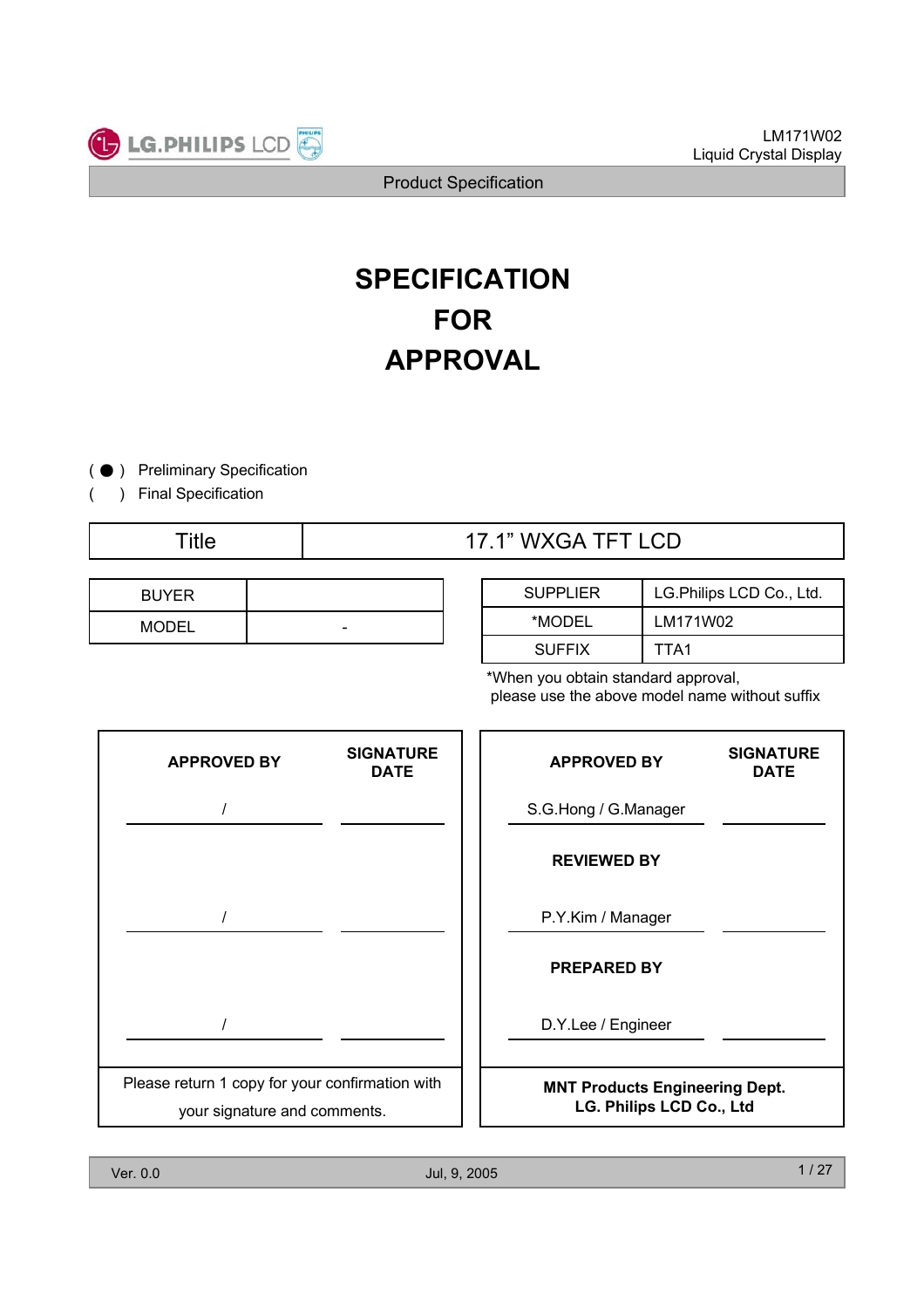

# **Contents**

| <b>No</b>      | <b>ITEM</b>                       | Page             |
|----------------|-----------------------------------|------------------|
|                | COVER                             | $\mathbf{1}$     |
|                | <b>CONTENTS</b>                   | $\overline{2}$   |
|                | <b>RECORD OF REVISIONS</b>        | 3                |
| $\mathbf{1}$   | <b>GENERAL DESCRIPTION</b>        | 4                |
| $\overline{2}$ | ABSOLUTE MAXIMUM RATINGS          | 5                |
| $\mathbf{3}$   | ELECTRICAL SPECIFICATIONS         | 6                |
| $3 - 1$        | ELECTRICAL CHARACTREISTICS        | 6                |
| $3 - 2$        | INTERFACE CONNECTIONS             | $\boldsymbol{9}$ |
| $3 - 3$        | SIGNAL TIMING SPECIFICATIONS      | 11               |
| $3 - 4$        | SIGNAL TIMING WAVEFORMS           | 12               |
| $3-5$          | <b>COLOR INPUT DATA REFERNECE</b> | 13               |
| $3-6$          | POWER SEQUENCE                    | 14               |
| $3 - 7$        | <b>VLCD POWER DIP CONDITION</b>   | 15               |
| 4              | OPTICAL SFECIFICATIONS            | 16               |
| 5              | MECHANICAL CHARACTERISTICS        | 20               |
| 6              | <b>RELIABILITY</b>                | 23               |
| $\overline{7}$ | INTERNATIONAL STANDARDS           | 24               |
| $7-1$          | <b>SAFETY</b>                     | 24               |
| $7 - 2$        | <b>EMC</b>                        | 24               |
| 8              | <b>PACKING</b>                    | 25               |
| $8 - 1$        | DESIGNATION OF LOT MARK           | 25               |
| $8 - 2$        | PACKING FORM                      | 25               |
| 9              | <b>PRECAUTIONS</b>                | 26               |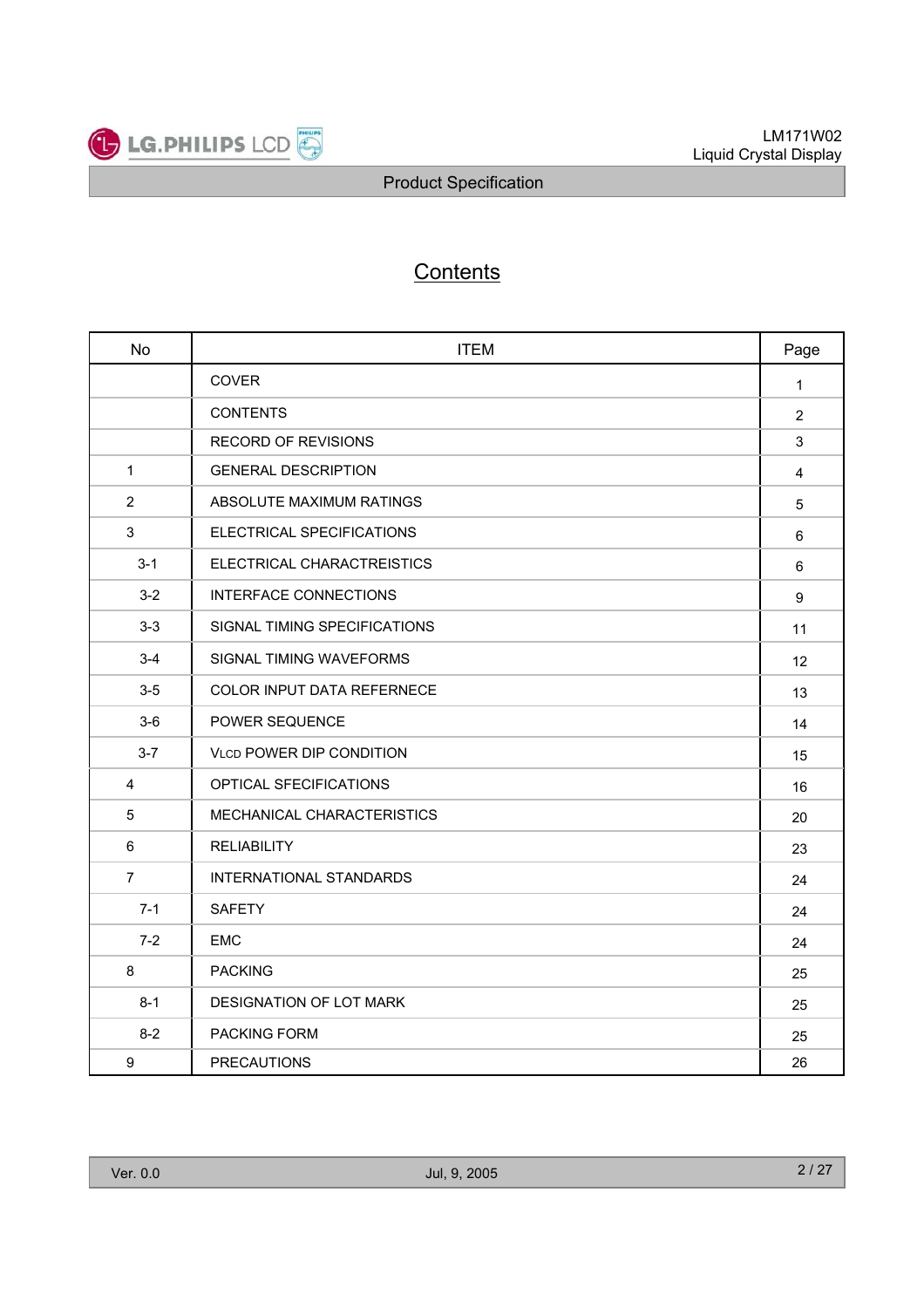

### **RECORD OF REVISIONS**

| Revision No | <b>Revision Date</b> | Page | <b>DESCRIPTION</b>         |
|-------------|----------------------|------|----------------------------|
| $0.0\,$     | Jul. 09. 2005        |      | <b>Preliminary Version</b> |
|             |                      |      |                            |
|             |                      |      |                            |
|             |                      |      |                            |
|             |                      |      |                            |
|             |                      |      |                            |
|             |                      |      |                            |
|             |                      |      |                            |
|             |                      |      |                            |
|             |                      |      |                            |
|             |                      |      |                            |
|             |                      |      |                            |
|             |                      |      |                            |
|             |                      |      |                            |
|             |                      |      |                            |
|             |                      |      |                            |
|             |                      |      |                            |
|             |                      |      |                            |
|             |                      |      |                            |
|             |                      |      |                            |
|             |                      |      |                            |
|             |                      |      |                            |
|             |                      |      |                            |
|             |                      |      |                            |
|             |                      |      |                            |
|             |                      |      |                            |
|             |                      |      |                            |
|             |                      |      |                            |
|             |                      |      |                            |
|             |                      |      |                            |
|             |                      |      |                            |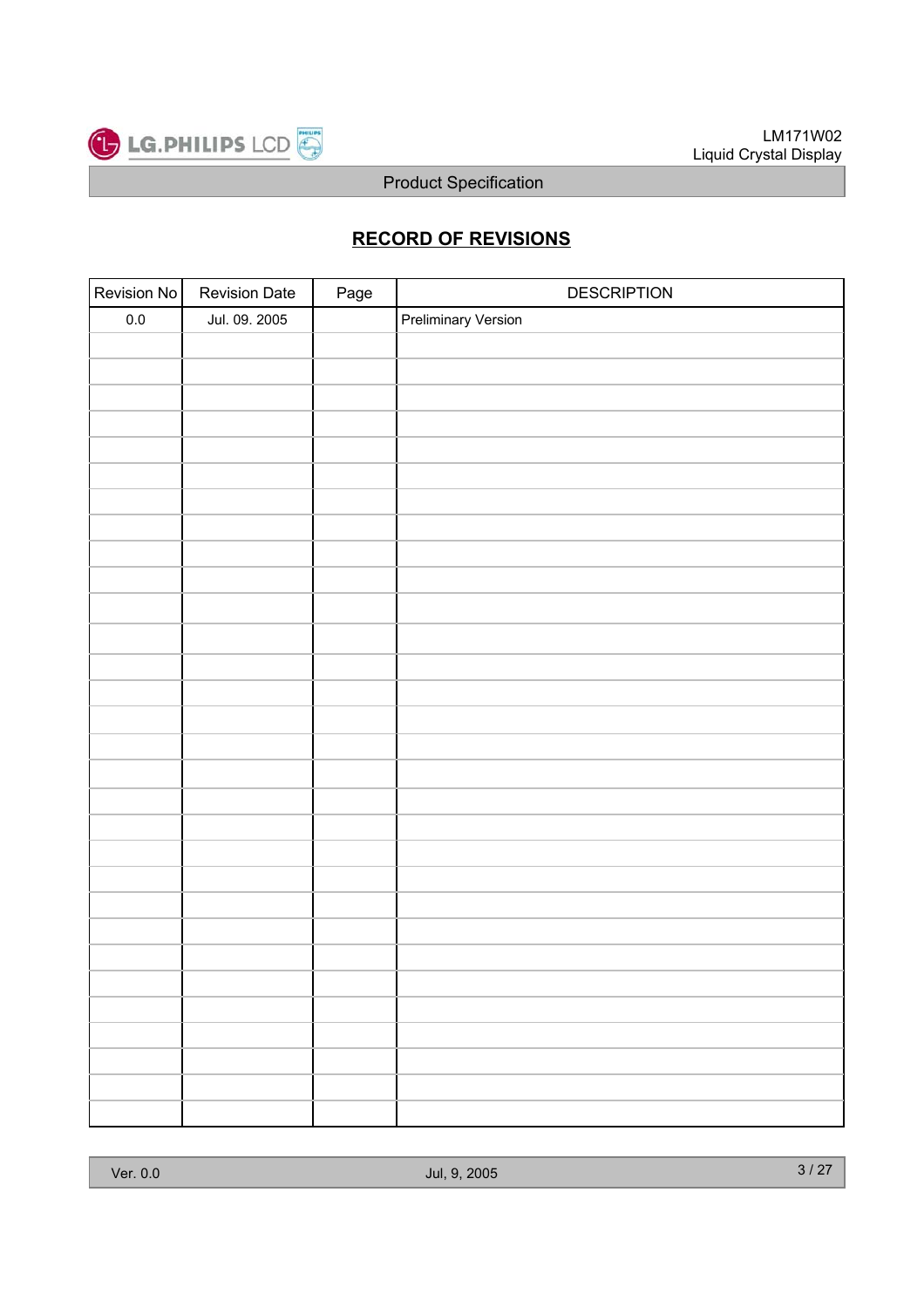

### **1. General Description**

LM171W02 is a Color Active Matrix Liquid Crystal Display with an integral Cold Cathode Fluorescent Lamp(CCFL) backlight system. The matrix employs a-Si Thin Film Transistor as the active element. It is a transmissive type display operating in the normally white mode. It has a 17.1 inch diagonally measured active display area with WXGA resolution (900 vertical by 1440 horizontal pixel array).

Each pixel is divided into Red, Green and Blue sub-pixels or dots which are arranged in vertical stripes. Gray scale or the brightness of the sub-pixel color is determined with a 6-bit gray scale signal for each dot, thus, presenting a palette of more than 262,144 colors.

It has been designed to apply the 8-bit TMDS interface.

It is intended to support applications where high brightness, super wide viewing angle, high color saturation, and high color are important.



#### **General Features**

| $V_{\rm LCD}$ +3.3V                                                                                    | Gate<br>U<br><b>river</b><br><b>TFT - LCD Panel</b><br>$(1440 \times \text{RGB} \times 900 \text{ pixels})$<br>Circuit<br><b>Power Circuit</b><br><b>Block</b><br>900<br><b>CN2 (2pin)</b><br><b>Back light Assembly (2CCFL)</b><br><b>CN3 (2pin)</b> |  |  |  |
|--------------------------------------------------------------------------------------------------------|-------------------------------------------------------------------------------------------------------------------------------------------------------------------------------------------------------------------------------------------------------|--|--|--|
| <b>General Features</b>                                                                                |                                                                                                                                                                                                                                                       |  |  |  |
| <b>Active Screen Size</b>                                                                              | 17.1 inches(43.3019cm) diagonal (Aspect ratio 16:10)                                                                                                                                                                                                  |  |  |  |
| <b>Outline Dimension</b>                                                                               | 395(H) x 256.4 (V) x 11(D) mm (Typ.)                                                                                                                                                                                                                  |  |  |  |
| <b>Pixel Pitch</b>                                                                                     | 0.255mm x 0.255mm                                                                                                                                                                                                                                     |  |  |  |
| <b>Pixel Format</b>                                                                                    | 1440 horiz. By 900 vert. Pixels RGB strip arrangement                                                                                                                                                                                                 |  |  |  |
| <b>Color Depth</b>                                                                                     | 262,144 colors (6bit)                                                                                                                                                                                                                                 |  |  |  |
| Luminance, White                                                                                       | 250 cd/m <sup>2</sup> (Center 1 points Typ.)                                                                                                                                                                                                          |  |  |  |
| Viewing Angle (CR>10)<br>R/L 140(Typ.), U/D 120(Typ)                                                   |                                                                                                                                                                                                                                                       |  |  |  |
| Power Consumption<br>Total 10.38 Watt(Typ.) (2.14 Watt@V <sub>LCD</sub> , 10.24 Watt@250cd/[Lamp=8mA]) |                                                                                                                                                                                                                                                       |  |  |  |
| Weight<br>1,220 g (Typ.)                                                                               |                                                                                                                                                                                                                                                       |  |  |  |
| <b>Display Operating Mode</b><br>Transmissive mode, normally white                                     |                                                                                                                                                                                                                                                       |  |  |  |
| <b>Surface Treatment</b>                                                                               | Hard coating (3H), Anti-glare treatment of the front polarizer                                                                                                                                                                                        |  |  |  |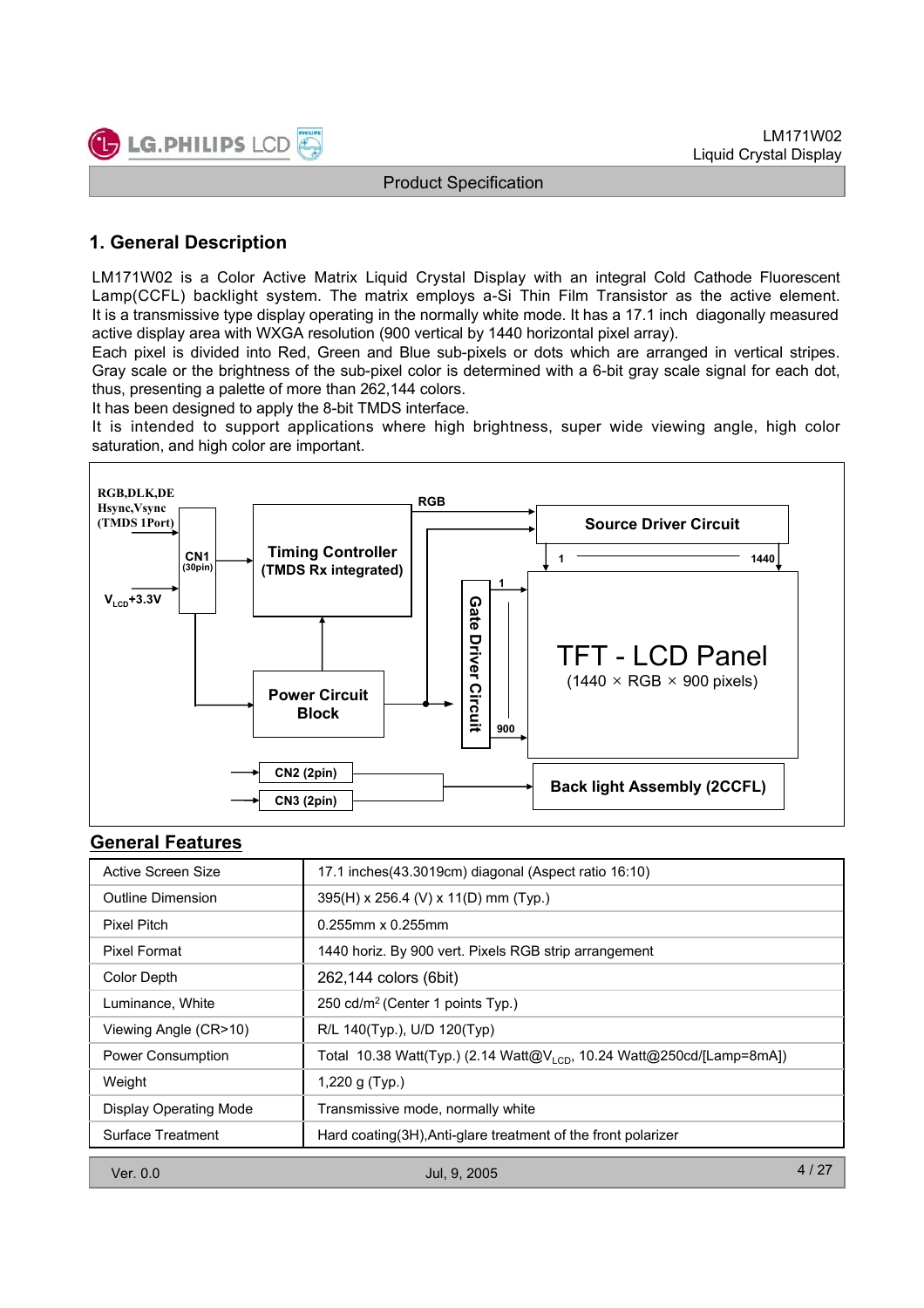

### **2. Absolute Maximum Ratings**

The following are maximum values which, if exceeded, may cause faulty operation or damage to the unit.

#### **Table 1. ABSOLUTE MAXIMUM RATINGS**

| Parameter                         | Symbol      | Values |        | Units       | <b>Notes</b>     |  |
|-----------------------------------|-------------|--------|--------|-------------|------------------|--|
|                                   |             | Min    | Max    |             |                  |  |
| Power Input Voltage               | <b>VLCD</b> | $-0.3$ | $+4.0$ | Vdc         | at $25 \pm 2$ °C |  |
| <b>Operating Temperature</b>      | <b>TOP</b>  | 0      | 50     | $^{\circ}C$ |                  |  |
| Storage Temperature               | Tst         | $-20$  | 60     | $^{\circ}C$ |                  |  |
| <b>Operating Ambient Humidity</b> | <b>HOP</b>  | 10     | 90     | %RH         |                  |  |
| <b>Storage Humidity</b>           | <b>HST</b>  | 10     | 90     | %RH         |                  |  |

Note : 1. Temperature and relative humidity range are shown in the figure below. Wet bulb temperature should be  $39 \degree C$  Max, and no condensation of water.



**Dry Bulb Temperature []**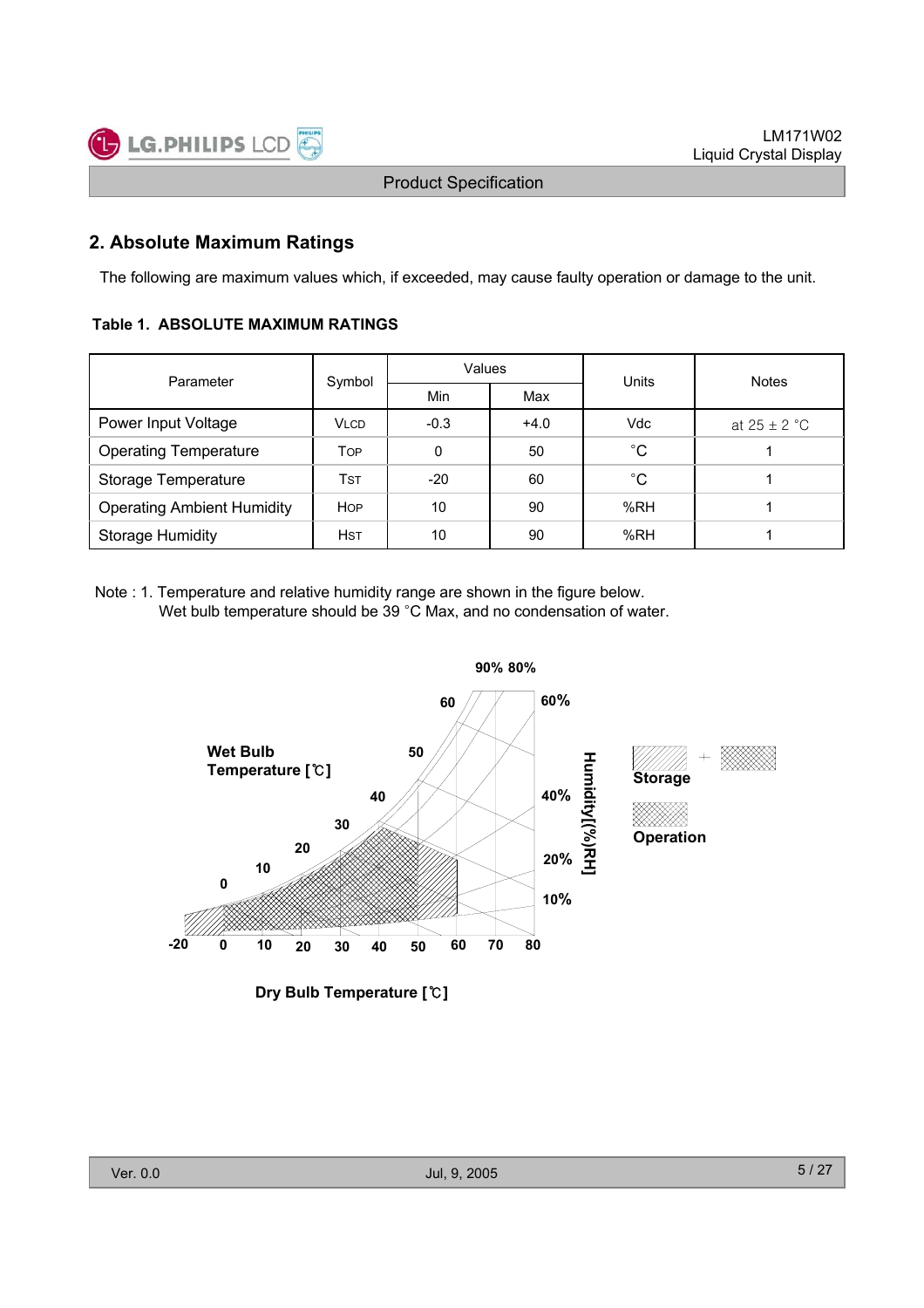### **3. Electrical Specifications**

### **3-1. Electrical Characteristics**

It requires two power inputs. One is employed to power the LCD electronics and to drive the TFT array and liquid crystal. The second input power for the CCFL, is typically generated by an inverter. The inverter is an external unit to the LCDs.

#### **Table 2\_1. ELECTRICAL CHARACTERISTICS**

| Parameter                  | Symbol      |                          | Values | Unit | <b>Notes</b> |   |
|----------------------------|-------------|--------------------------|--------|------|--------------|---|
|                            |             | Min                      | Typ    | Max  |              |   |
| MODULE:                    |             |                          |        |      |              |   |
| Power Supply Input Voltage | <b>VLCD</b> | 3.15                     | 3.3    | 3.50 | <b>Vdc</b>   |   |
| Power Supply Input Current | <b>ILCD</b> | $\overline{\phantom{0}}$ | 648    | 745  | mA           |   |
|                            |             | $\overline{\phantom{0}}$ | 824    | 947  | mA           | 2 |
| Power Consumption          | PLCD        | $\overline{\phantom{0}}$ | 2.14   | 2.61 | Watt         |   |

Note :

- 1. The specified current and power consumption are under the  $V_{LCD}$ =3.3V, 25  $\pm$  2°C,f<sub>V</sub>=60Hz condition whereas mosaic pattern(8 x 6) is displayed and  $f<sub>v</sub>$  is the frame frequency.
- 2. The current is specified at the maximum current pattern.



Mosaic Pattern(8 x 6)





Vertical 2 by 2 (Gray 15)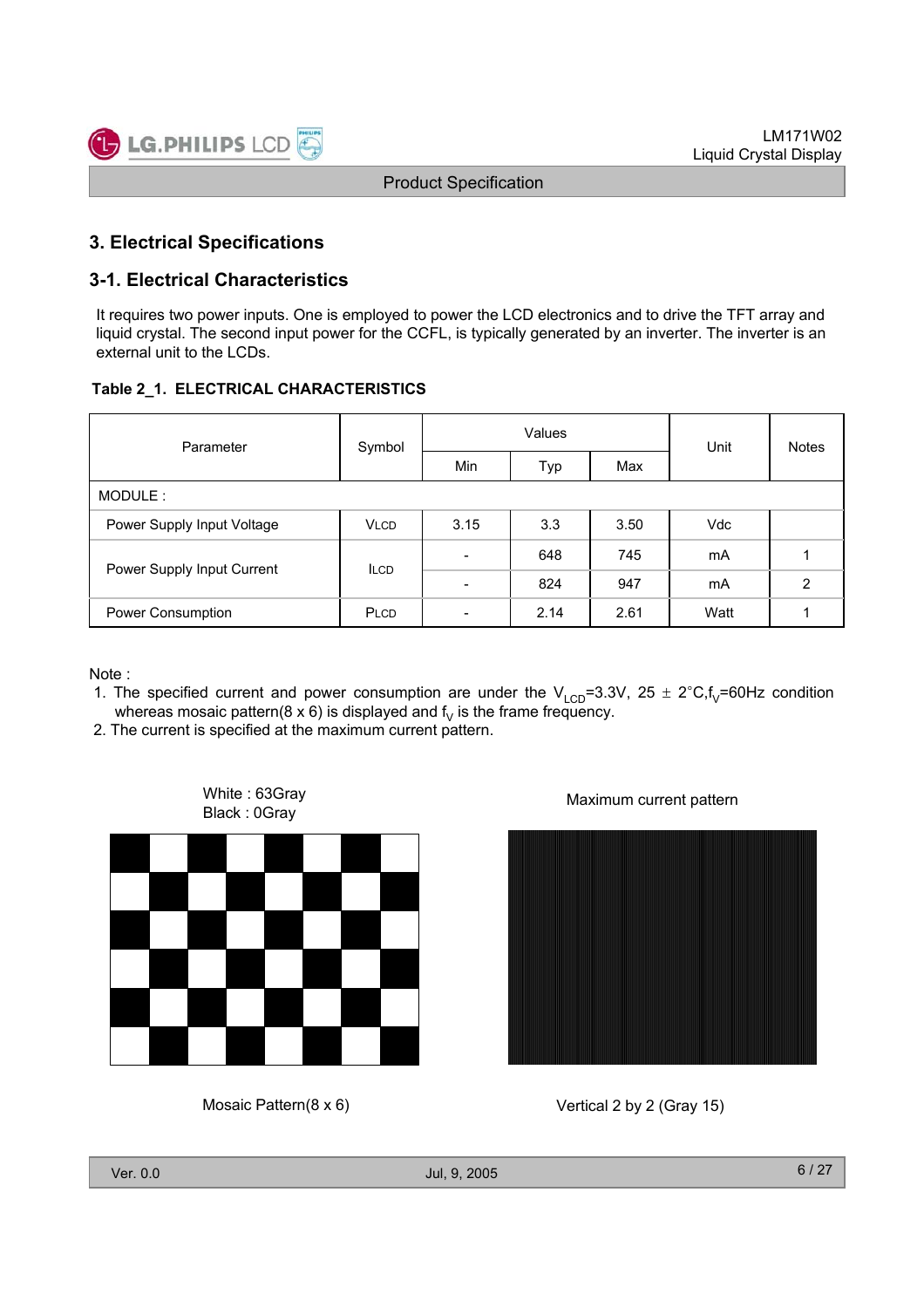### **Table 2\_2. ELECTRICAL CHARACTERISTICS**

| Parameter                           |                  | Symbol      |          | Values   | Unit       | <b>Notes</b>           |      |
|-------------------------------------|------------------|-------------|----------|----------|------------|------------------------|------|
|                                     |                  |             | Min      | Typ      | Max        |                        |      |
| LAMP:                               |                  |             |          |          |            |                        |      |
| <b>Operating Voltage</b>            |                  | <b>VBL</b>  | 615(9mA) | 640(8mA) | 750(2.5mA) | <b>V<sub>RMS</sub></b> | 1, 2 |
| <b>Operating Current</b>            |                  | <b>I</b> BL | 2.5      | 8.0      | 9.0        | mA <sub>RMS</sub>      | 1    |
| <b>Established Starting Voltage</b> |                  | Vs          |          |          |            |                        | 1, 3 |
|                                     | at 25 $°C$       |             |          |          | 1000       | V <sub>RMS</sub>       |      |
|                                     | at $0^{\circ}$ C |             |          |          | 1300       | V <sub>RMS</sub>       |      |
| <b>Operating Frequency</b>          |                  | fbl         | 40       | 60       | 80         | kHz                    | 4    |
| Discharge Stabilization Time        |                  | <b>Ts</b>   |          |          | 3          | Min                    | 1, 5 |
| <b>Power Consumption</b>            |                  | PBL         |          | 10.24    | 11.26      | Watt                   | 6    |
| Life Time                           |                  |             | 40,000   |          |            | <b>Hrs</b>             | 1, 7 |

Note : The design of the inverter must have specifications for the lamp in LCD Assembly**.**

- The performance of the Lamp in LCM, for example life time or brightness, is extremely influenced by the characteristics of the DC-AC inverter. So all the parameters of an inverter should be carefully designed so as not to produce too much leakage current from high-voltage output of the inverter. When you design or order the inverter, please make sure unwanted lighting caused by the mismatch of the lamp and the inverter (no lighting, flicker, etc) never occurs. When you confirm it, the LCD– Assembly should be operated in the same condition as installed in you instrument.
	- Do not attach a conducting tape to lamp connecting wire. If the lamp wire attach to a conducting tape, TFT-LCD Module has a low luminance and the inverter has abnormal action. Because leakage current is occurred between lamp wire and conducting tape.
- 1. Specified values are for a single lamp.
- 2. Operating voltage is measured at  $25 \pm 2^{\circ}$ C. The variance of the voltage is  $\pm$  10%.
- 3. The voltage above  $V_s$  should be applied to the lamps for more than 1 second for start-up. (Inverter open voltage must be more than lamp starting voltage.) Otherwise, the lamps may not be turned on. The used lamp current is the lamp typical current.
- 4. Lamp frequency may produce interface with horizontal synchronous frequency and as a result this may
- cause beat on the display. Therefore lamp frequency shall be as away possible from the horizontal synchronous frequency and from its harmonics in order to prevent interference.
- 5. Let's define the brightness of the lamp after being lighted for 5 minutes as 100%.  $T<sub>s</sub>$  is the time required for the brightness of the center of the lamp to be not less than 95%.
- 6. The lamp power consumption shown above does not include loss of external inverter.
- The used lamp current is the lamp typical current.  $(P_{\text{BI}} = V_{\text{BI}} \times I_{\text{BI}} \times )$
- 7. The life is determined as the time at which brightness of the lamp is 50% compared to that of initial value at the typical lamp current on condition of continuous operating at  $25 \pm 2^{\circ}$ C.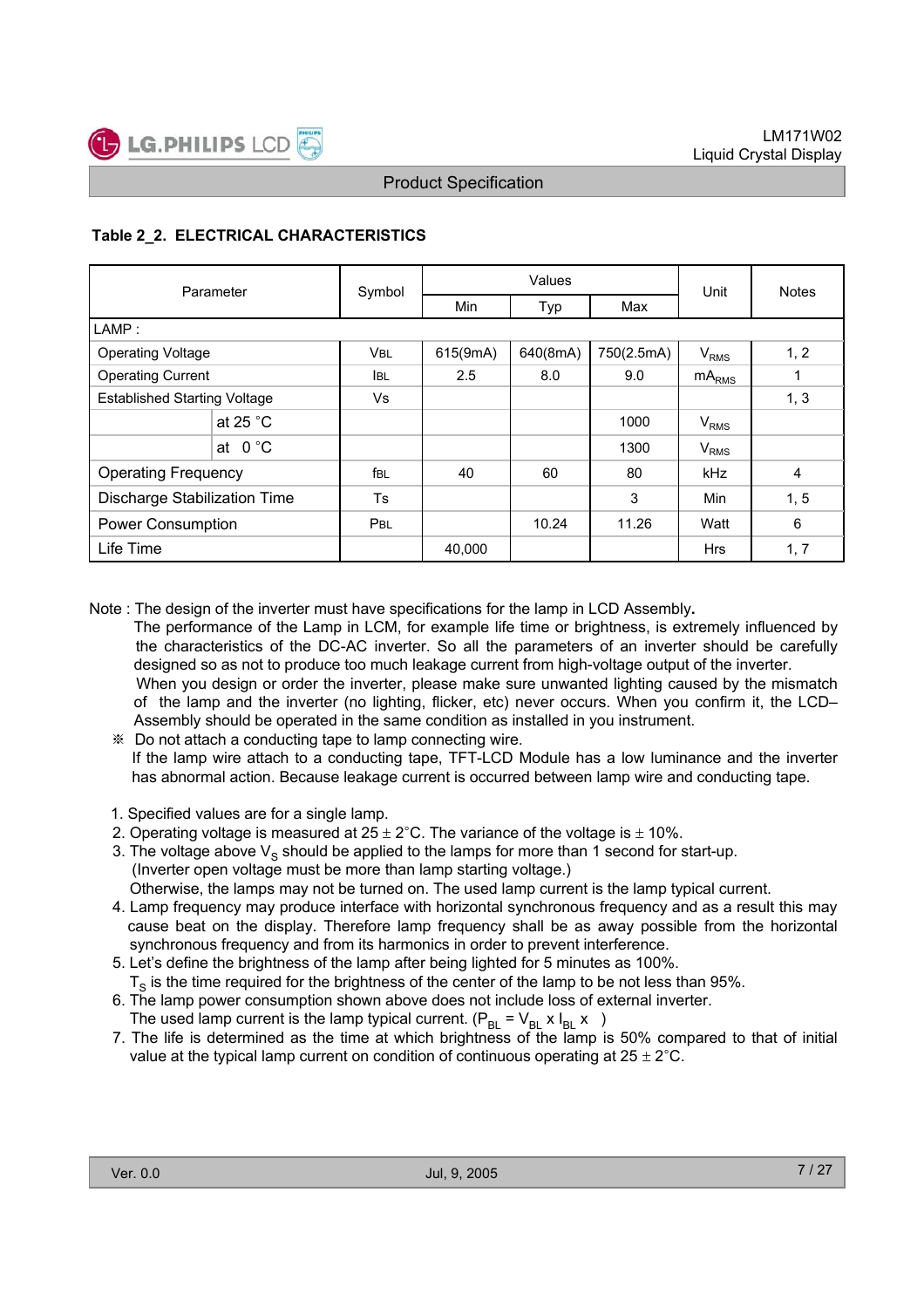8. The output of the inverter must have symmetrical(negative and positive) voltage waveform and symmetrical current waveform (Unsymmetrical ratio is less than 10%). Please do not use the inverter which has unsymmetrical voltage and unsymmetrical current and spike wave.

Requirements for a system inverter design, which is intended to have a better display performance, a better power efficiency and a more reliable lamp, are following.

It shall help increase the lamp lifetime and reduce leakage current.

**LG.PHILIPS LCD** 

- a. The asymmetry rate of the inverter waveform should be less than 10%.
- b. The distortion rate of the waveform should be within  $\sqrt{2} \pm 10\%$ .
	- \* Inverter output waveform had better be more similar to ideal sine wave.



- 9. The inverter which is combined with this LCM, is highly recommended to connect coupling(ballast) condenser at the high voltage output side. When you use the inverter which has not coupling(ballast) condenser, it may cause abnormal lamp lighting because of biased mercury as time goes.
- 10.In case of edgy type back light with over 4 parallel lamps, input current and voltage wave form should be synchronized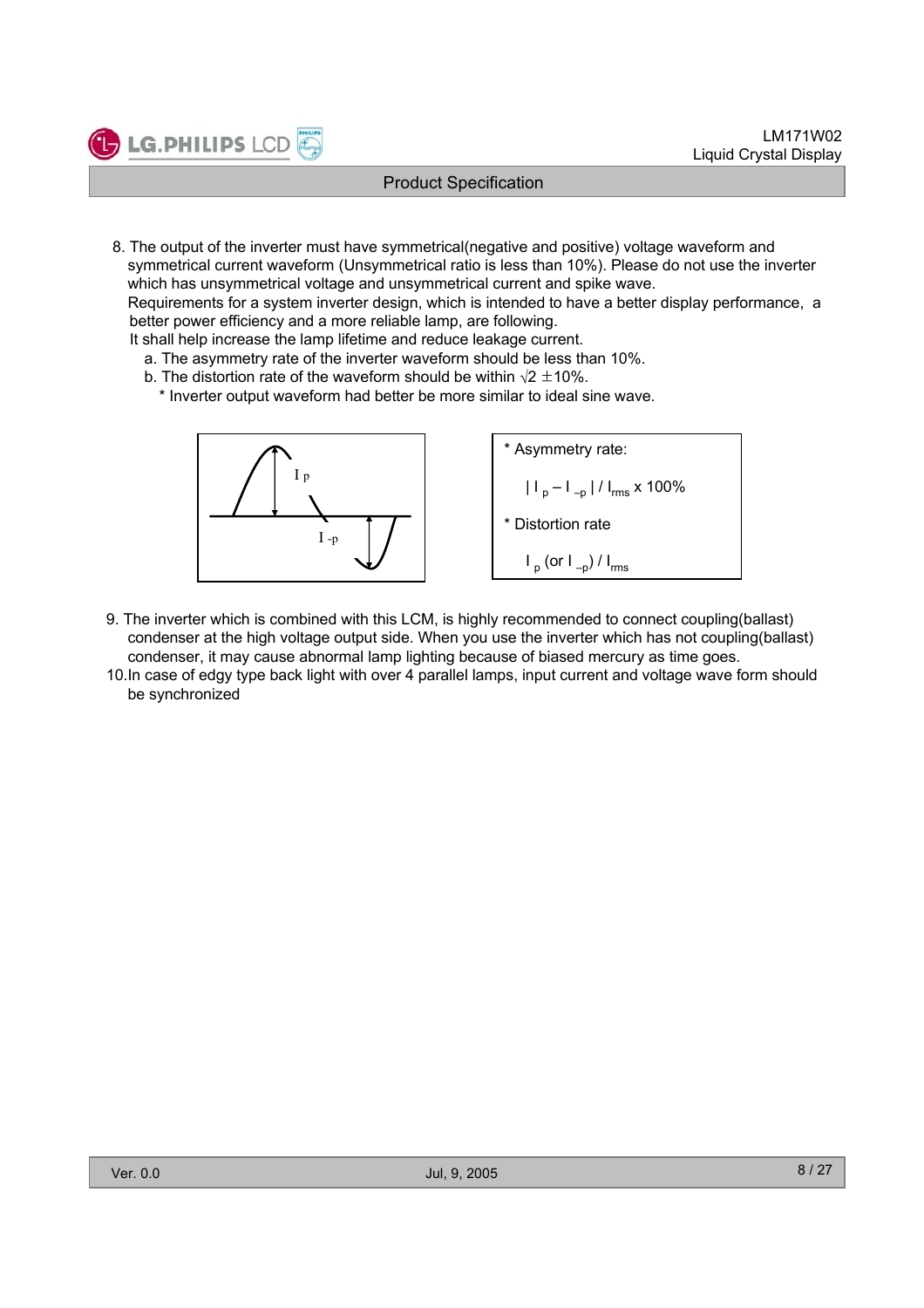

### **3-2. Interface Connections**

LG.PHILIPS LCD

- LCD Connector(CN1) : FI-XB30SL-HF10 (Manufactured by JAE) or Equivalent
- Mating Connector : FI-X30C21 (Level type) or Equivalent.

#### **Table 3. MODULE CONNECTOR(CN1) PIN CONFIGURATION**

| Pin No         | Symbol          | Description                                          |  |  |  |  |  |
|----------------|-----------------|------------------------------------------------------|--|--|--|--|--|
| 1              | <b>GND</b>      | Ground                                               |  |  |  |  |  |
| $\overline{2}$ | <b>GND</b>      | Ground                                               |  |  |  |  |  |
| 3              | RX2+            | TMDS Low Voltage Differential Signal Input Data 2(+) |  |  |  |  |  |
| 4              | RX2-            | TMDS Low Voltage Differential Signal Input Data 2(-) |  |  |  |  |  |
| 5              | <b>GND</b>      | Ground                                               |  |  |  |  |  |
| 6              | RX1+            | TMDS Low Voltage Differential Signal Input Data 1(+) |  |  |  |  |  |
| 7              | <b>RX1-</b>     | TMDS Low Voltage Differential Signal Input Data 1(-) |  |  |  |  |  |
| 8              | <b>GND</b>      | Ground                                               |  |  |  |  |  |
| 9              | $RX0+$          | TMDS Low Voltage Differential Signal Input Data 0(+) |  |  |  |  |  |
| 10             | RX0-            | TMDS Low Voltage Differential Signal Input Data 0(-) |  |  |  |  |  |
| 11             | GND             | Ground                                               |  |  |  |  |  |
| 12             | RXC+            | TMDS Low Voltage Differential Signal Input Data C(+) |  |  |  |  |  |
| 13             | RXC-            | TMDS Low Voltage Differential Signal Input Data C(-) |  |  |  |  |  |
| 14             | GND             | Ground                                               |  |  |  |  |  |
| 15             | <b>VEDID</b>    | DDC Power Supply 3.3V                                |  |  |  |  |  |
| 16             | ΝC              | <b>NC</b>                                            |  |  |  |  |  |
| 17             | <b>CLK-EDID</b> | <b>DDC Clock</b>                                     |  |  |  |  |  |
| 18             | DATA-EDID       | DDC Data                                             |  |  |  |  |  |
| 19             | <b>GND</b>      | Ground                                               |  |  |  |  |  |
| 20             | GND             | Ground                                               |  |  |  |  |  |
| 21             | GND             | Ground                                               |  |  |  |  |  |
| 22             | $V_{LCD}$       | Power Supply 3.3V                                    |  |  |  |  |  |
| 23             | $V_{LCD}$       | Power Supply 3.3V                                    |  |  |  |  |  |
| 24             | $V_{LCD}$       | Power Supply 3.3V                                    |  |  |  |  |  |
| 25             | POWER-ON        | <b>Power Control</b>                                 |  |  |  |  |  |
| 26             | <b>HSYNC</b>    | <b>Hsync Output</b>                                  |  |  |  |  |  |
| 27             | VSYNC           | Vsync Output                                         |  |  |  |  |  |
| 28             | GND             | Ground                                               |  |  |  |  |  |
| 29             | <b>NC</b>       | NC, Reserved for HDCP                                |  |  |  |  |  |
| 30             | <b>NC</b>       | NC, Reserved for HDCP                                |  |  |  |  |  |

- Note: 1. All GND(ground) pins should be connected together and to Vss which should also be connected to the LCD's metal frame.
	- 2. All VLCD (power input) pins should be connected together.
	- 3. All NC pins should be separated from other signal or power.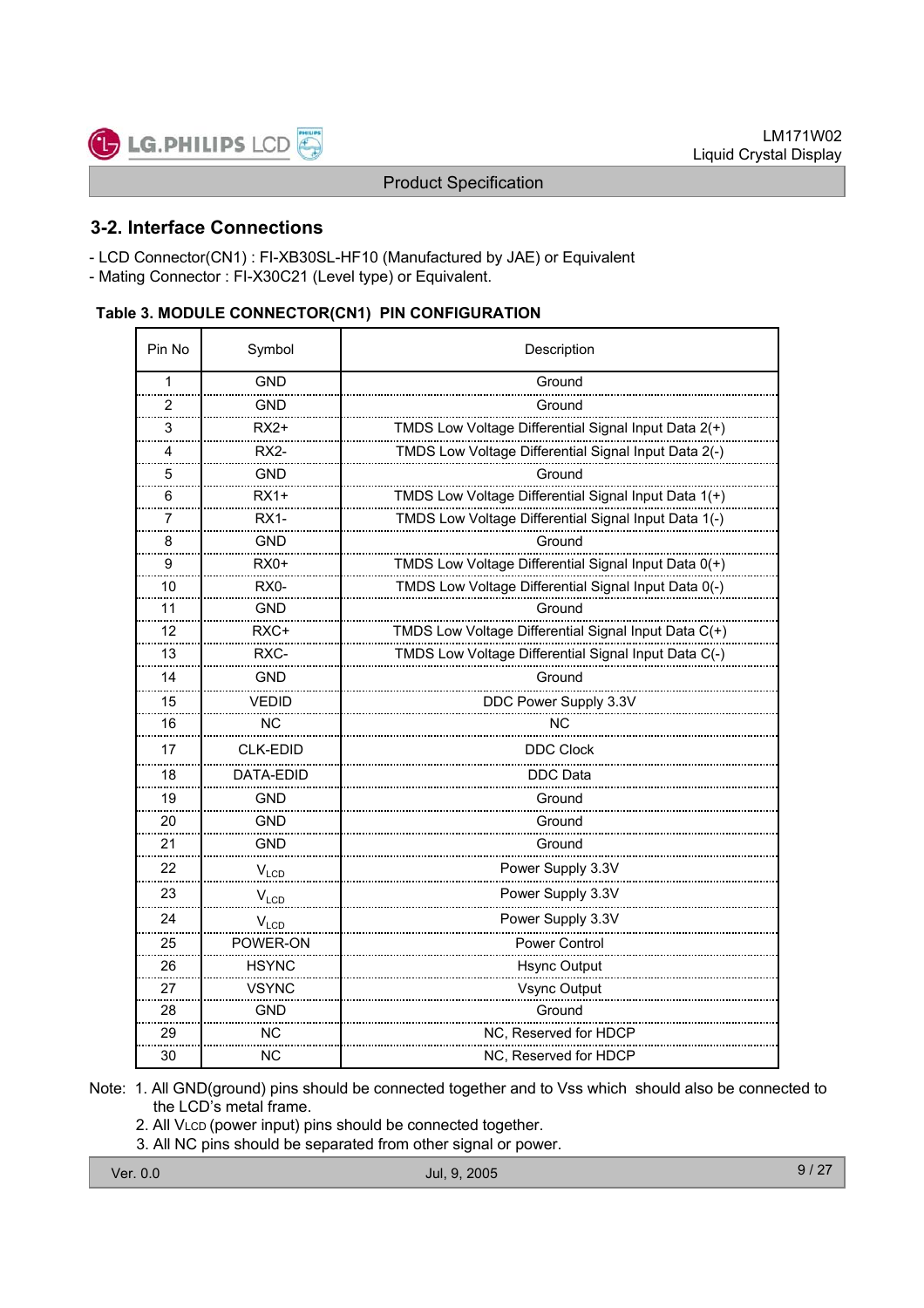

#### **User Connector Diagram**



#### **Table 4. BACKLIGHT CONNECTOR PIN CONFIGURATION (CN2,CN3)**

| Pin | vmbol | Description                 | Notes                         |
|-----|-------|-----------------------------|-------------------------------|
|     | HV    | Power supply for lamp (high | 1) LCD : BHSR-02VS-1(JST)     |
|     |       | Power supply for lamp (Low) | 2) System: SM02B-BHSS-1 (JST) |

Notes : 1. The high voltage side terminal is colored Gray.

2. The low voltage side terminal is colored Black.

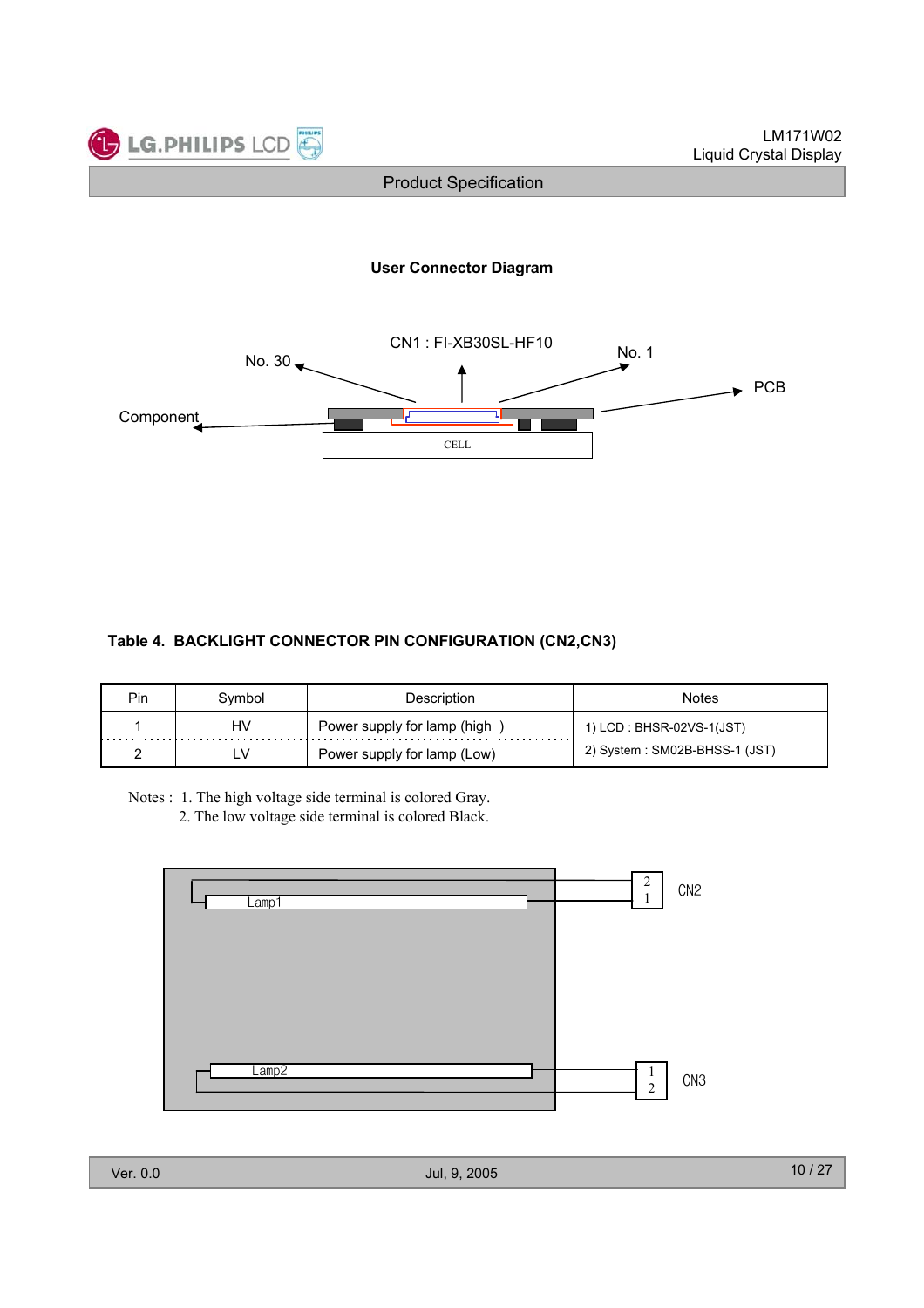### **3-3. Signal Timing Specifications**

This is the signal timing required at the input of the TMDS Transmitter. All of the interface signal timing should be satisfied with the following specifications for it's proper operation.

#### **Table 5. Timing Table**

| <b>ITEM</b>            | Symbol                        |                | Min                      | Typ                      | Max                      | Unit        | <b>Note</b> |
|------------------------|-------------------------------|----------------|--------------------------|--------------------------|--------------------------|-------------|-------------|
|                        | Period                        | tclk           | 9.17                     | 9.17                     | 9.17                     | ns          |             |
| <b>DCLK</b>            | Frequency                     | fCLK           | 109.05                   | 109.05                   | 109.05                   | <b>MHz</b>  |             |
|                        | Period                        | tHP            | 2000                     | 2000                     | 2000                     | tclk        |             |
| Hsync                  | Width                         | twh            | 32                       | 32                       | 32                       | tclk        |             |
|                        | Period                        | tvP            | 909                      | 909                      | 909                      | tHP         |             |
| Vsync                  | Frequency                     | $f_V$          | 59.986                   | 59.986                   | 59.986                   | Hz          |             |
|                        | Width                         | twv            | 3                        | 3                        | 3                        | <b>t</b> HP |             |
|                        | Horizontal Valid              | thv            | 1440                     | 1440                     | 1440                     |             |             |
|                        | Horizontal Back Porch         | thBP           | 480                      | 480                      | 480                      |             |             |
|                        | <b>Horizontal Front Porch</b> | <b>tHFP</b>    | 48                       | 48                       | 48                       | tcLK        |             |
| DE<br>(Data<br>Enable) | $\overline{\phantom{a}}$      | $\overline{a}$ | $\overline{\phantom{a}}$ | $\overline{\phantom{a}}$ | $\overline{\phantom{a}}$ |             |             |
|                        | <b>Vertical Valid</b>         | tvv            | 900                      | 900                      | 900                      |             |             |
|                        | Vertical Back Porch           | tvBP           | 3                        | 3                        | 3                        |             |             |
|                        | Vertical Front Porch          | tvFP           | $\mathbf{3}$             | 3                        | 3                        | tHP         |             |
|                        |                               | $\overline{a}$ | $\overline{\phantom{a}}$ | $\overline{\phantom{a}}$ | $\blacksquare$           |             |             |

- **Note**: Hsync period and Hsync width-active should be even number times of tCLK. If the value is odd number times of tCLK, display control signal can be asynchronous. In order to operate this LCM a Hsync, Vsyn, and DE(data enable) signals should be used.
	- 1**.** : The performance of the electro-optical characteristics may be influenced by variance of the vertical refresh rates.
	- 2. Vsync and Hsync should be keep the above specification.
	- 3. Hsync Period, Hsync Width, and Horizontal Back Porch should be any times of of character number(8).
	- 4. Vertical frequency is only 60Hz.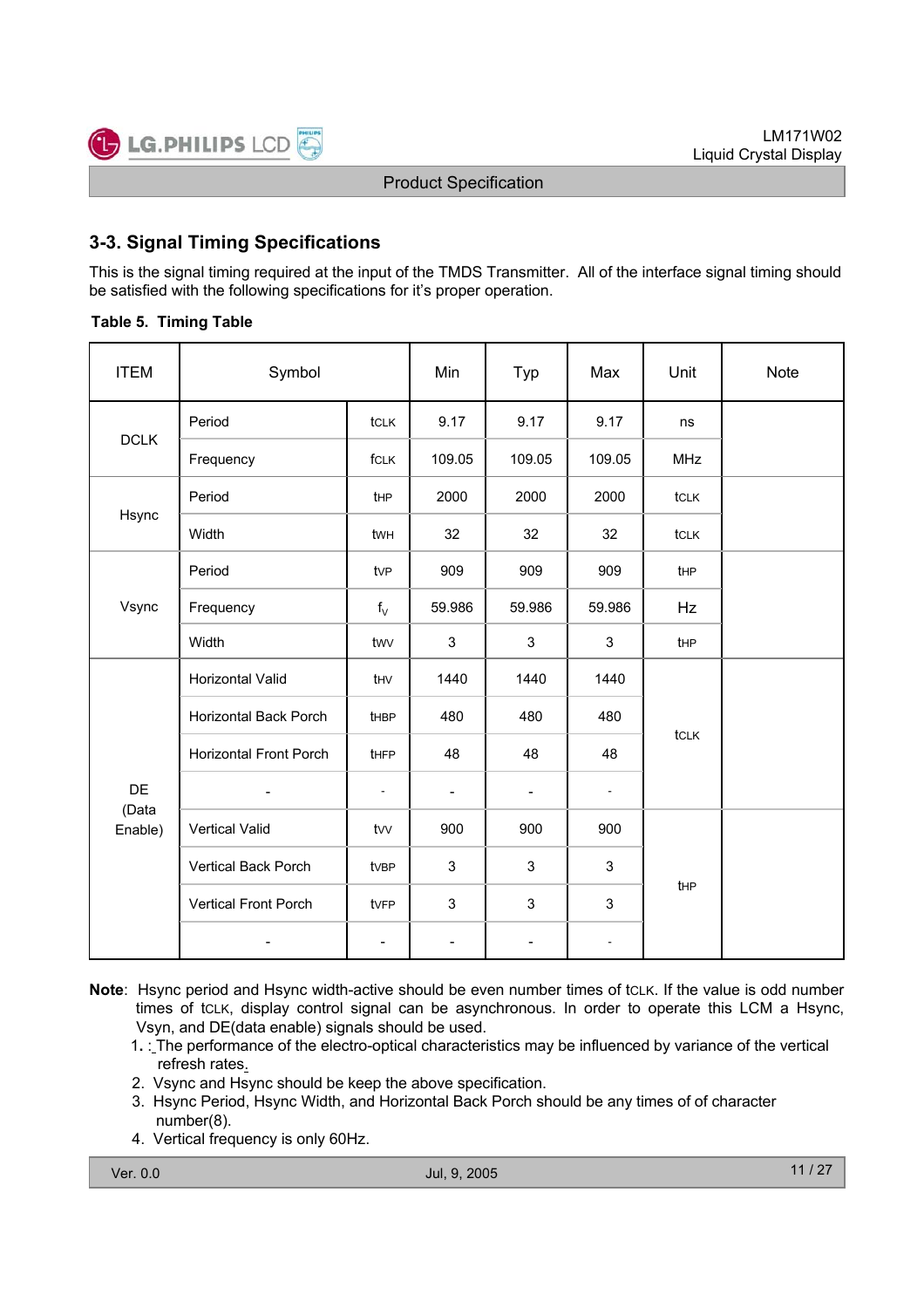

### **3-4. Signal Timing Waveforms**



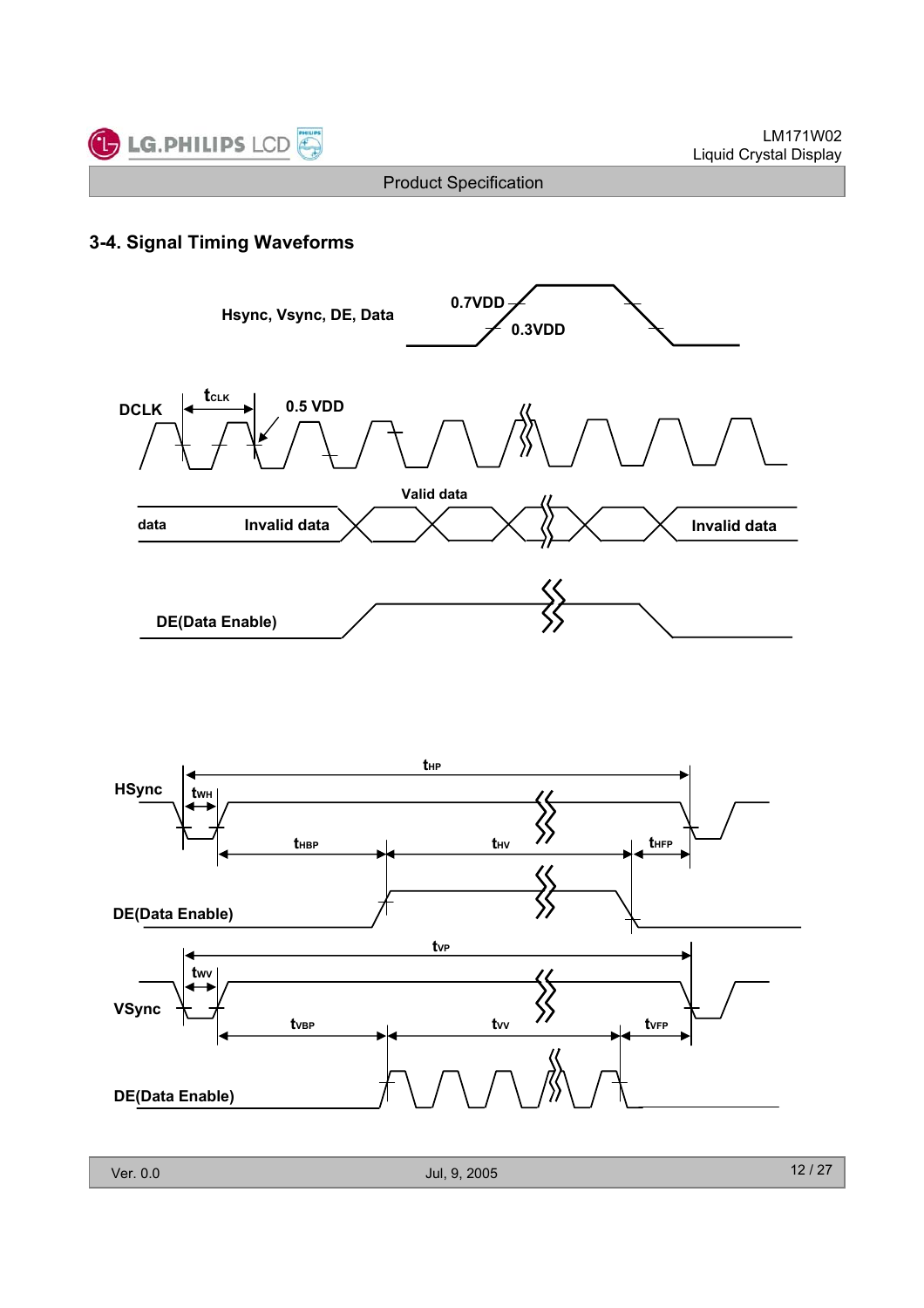### **3-5. Color Data Reference**

LG.PHILIPS LCD

The Brightness of each primary color(red,green,blue) is based on the 6-bit gray scale data input for the color; the higher the binary input, the brighter the color. The table below provides a reference for color versus data input.

### **Table 6. COLOR DATA REFERENCE**

 $rac{p_{\text{MILIPS}}}{r}$ 

|              |                   |                | Input Color Data |                |                |                |                |                |                |                |                |                |                |              |              |              |             |              |             |
|--------------|-------------------|----------------|------------------|----------------|----------------|----------------|----------------|----------------|----------------|----------------|----------------|----------------|----------------|--------------|--------------|--------------|-------------|--------------|-------------|
| Color        |                   |                |                  | <b>RED</b>     |                |                |                |                |                | <b>GREEN</b>   |                |                |                |              |              | <b>BLUE</b>  |             |              |             |
|              |                   | <b>MSB</b>     |                  |                |                |                |                | LSB   MSB      |                |                |                |                | <b>LSB</b>     | MSB          |              |              |             |              | <b>LSB</b>  |
|              |                   | R <sub>5</sub> | R <sub>4</sub>   | R <sub>3</sub> | R <sub>2</sub> | R <sub>1</sub> | R <sub>0</sub> | G <sub>5</sub> | G <sub>4</sub> | G <sub>3</sub> | G <sub>2</sub> | G <sub>1</sub> | G <sub>0</sub> | <b>B5</b>    | <b>B4</b>    | <b>B3</b>    | <b>B2</b>   | <b>B1</b>    | <b>B0</b>   |
|              | <b>Black</b>      | 0              | 0                | $\mathbf 0$    | $\mathbf 0$    | $\mathbf 0$    | $\mathbf 0$    | 0              | $\mathsf 0$    | 0              | $\mathsf 0$    | $\pmb{0}$      | $\mathbf 0$    | 0            | $\mathsf 0$  | 0            | $\mathsf 0$ | $\pmb{0}$    | $\Omega$    |
|              | Red (63)          | 1              | 1                | $\mathbf{1}$   | 1              | 1              | 1              | $\mathbf 0$    | 0              | 0              | 0              | 0              | 0              | $\mathbf{0}$ | 0            | 0            | 0           | $\pmb{0}$    | 0           |
|              | Green (63)        | 0              | 0                | 0              | 0              | 0              | 0              | 1              | 1              | 1              | $\mathbf{1}$   | 1              | 1              | $\Omega$     | $\Omega$     | 0            | 0           | 0            | $\Omega$    |
| Basic        | <b>Blue (63)</b>  | 0              | 0                | 0              | 0              | 0              | 0              | 0              | 0              | 0              | 0              | 0              | 0              | 1            | 1            | 1            | 1           | 1            | 1           |
| Color        | Cyan              | 0              | 0                | 0              | 0              | 0              | $\mathbf 0$    | $\mathbf{1}$   | 1              | 1              | 1              | 1              | 1              | 1            | 1            | 1            | 1           | 1            |             |
|              | Magenta           | 1              | 1                | $\mathbf{1}$   | 1              | 1              | 1              | 0              | 0              | 0              | 0              | 0              | 0              | 1            | 1            | 1            | 1           | 1            |             |
|              | Yellow            | 1              | 1                | 1              | 1              | 1              | 1              | 1              | 1              | 1              | 1              | 1              |                | $\mathbf{0}$ | $\mathbf 0$  | 0            | 0           | 0            | 0           |
|              | White             | 1              | 1                | $\mathbf{1}$   | 1              | $\mathbf{1}$   | 1              | 1              | 1              | 1              | $\mathbf{1}$   | $\mathbf{1}$   | 1              | 1            | $\mathbf{1}$ | $\mathbf{1}$ | 1           | $\mathbf{1}$ | 1           |
|              | <b>RED (00)</b>   | 0              | 0                | 0              | 0              | 0              | $\mathbf 0$    | $\mathbf 0$    | 0              | 0              | $\pmb{0}$      | 0              | $\mathbf 0$    | 0            | $\mathbf 0$  | 0            | 0           | $\pmb{0}$    | $\Omega$    |
|              | <b>RED (01)</b>   | 0              | 0                | 0              | 0              | 0              | 1              | $\mathbf 0$    | 0              | 0              | $\mathbf 0$    | 0              | $\Omega$       | 0            | 0            | 0            | 0           | 0            | 0           |
| <b>RED</b>   | $\sim$ $\sim$     |                |                  |                |                |                |                |                |                |                |                |                |                |              |              |              |             |              |             |
|              | <b>RED (62)</b>   | 1              | 1                | 1              | 1              | 1              | 0              | $\mathbf 0$    | 0              | 0              | 0              | 0              | $\Omega$       | $\mathbf{0}$ | 0            | 0            | 0           | 0            | 0           |
|              | <b>RED (63)</b>   | $\mathbf{1}$   | 1                | 1              | 1              | 1              | 1              | $\mathbf 0$    | 0              | 0              | 0              | 0              | 0              | 0            | 0            | 0            | 0           | 0            | 0           |
|              | <b>GREEN (00)</b> | $\Omega$       | 0                | 0              | 0              | 0              | 0              | $\Omega$       | 0              | 0              | $\pmb{0}$      | $\mathbf 0$    | $\Omega$       | $\Omega$     | $\mathbf 0$  | 0            | 0           | $\pmb{0}$    | $\Omega$    |
|              | <b>GREEN (01)</b> | 0              | 0                | 0              | 0              | 0              | $\mathbf 0$    | $\mathbf 0$    | 0              | 0              | 0              | 0              | 1              | 0            | 0            | 0            | 0           | 0            | 0           |
| <b>GREEN</b> | $\sim$            |                |                  |                |                |                |                |                |                |                |                |                |                |              |              |              |             |              |             |
|              | <b>GREEN (62)</b> | 0              | 0                | 0              | 0              | 0              | $\pmb{0}$      | 1              | 1              |                | 1              | 1              | $\mathbf 0$    | 0            | 0            | 0            | 0           | $\pmb{0}$    | $\mathbf 0$ |
|              | <b>GREEN (63)</b> | 0              | 0                | 0              | 0              | 0              | 0              | 1              | 1              | 1              | 1              | 1              | 1              | 0            | 0            | 0            | 0           | 0            | $\Omega$    |
|              | <b>BLUE (00)</b>  | 0              | 0                | $\mathbf 0$    | 0              | $\mathsf 0$    | $\pmb{0}$      | $\pmb{0}$      | 0              | 0              | $\mathsf 0$    | $\pmb{0}$      | $\pmb{0}$      | $\mathbf 0$  | $\mathbf 0$  | 0            | 0           | $\pmb{0}$    | $\mathbf 0$ |
|              | <b>BLUE (01)</b>  | 0              | 0                | 0              | 0              | 0              | 0              | $\mathbf 0$    | 0              | 0              | 0              | 0              | 0              | 0            | 0            | 0            | 0           | 0            | 1           |
| <b>BLUE</b>  |                   |                |                  |                |                |                |                |                |                |                |                |                |                |              |              |              |             |              |             |
|              | <b>BLUE (62)</b>  | 0              | 0                | 0              | 0              | 0              | 0              | 0              | 0              | 0              | 0              | 0              | 0              | 1            | 1            |              | 1           | 1            | 0           |
|              | <b>BLUE (63)</b>  | 0              | 0                | 0              | 0              | 0              | 0              | $\Omega$       | 0              | 0              | 0              | 0              | 0              | 1            | 1            | 1            | 1           | 1            | 1           |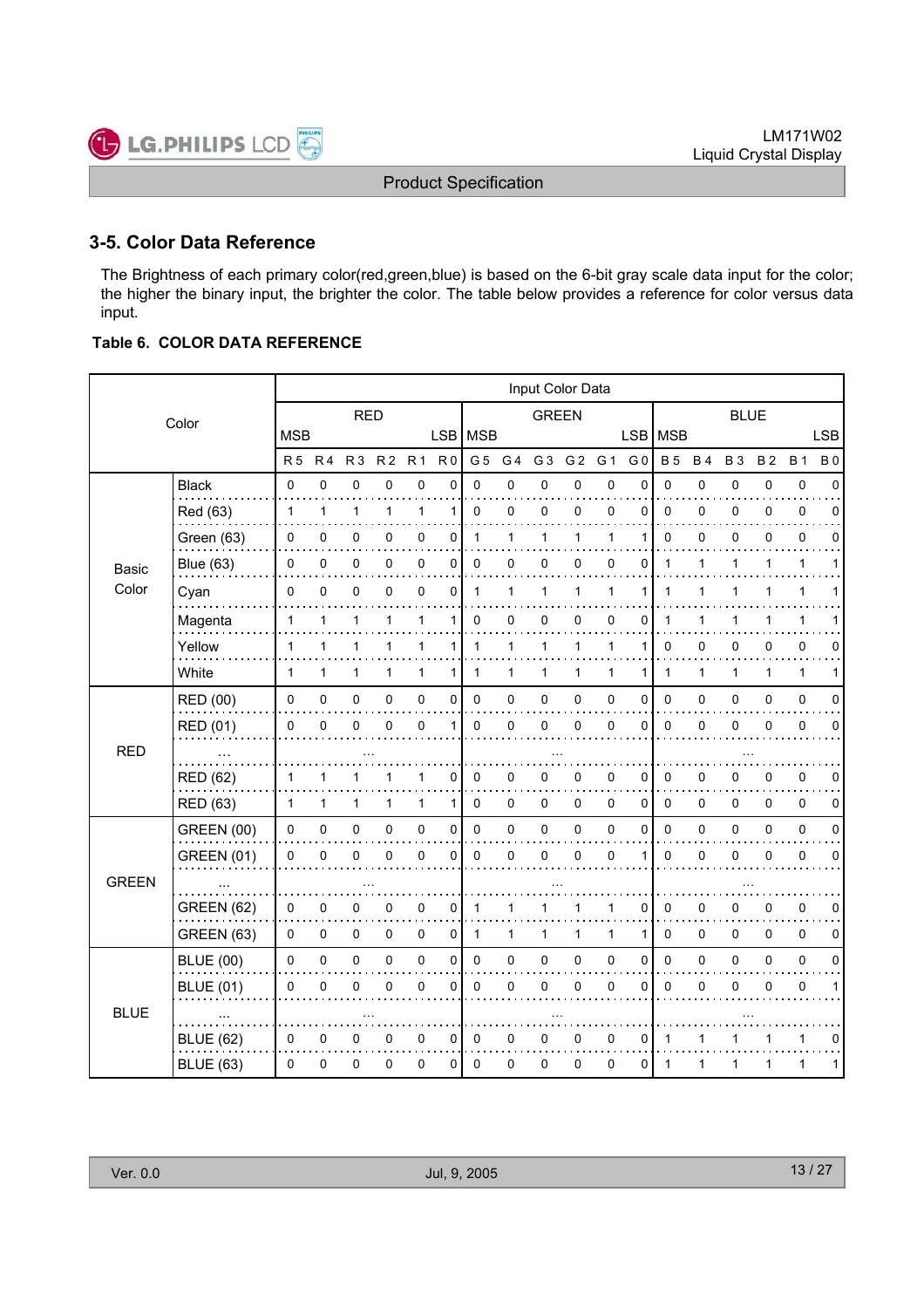

### **3-6. Power Sequence**



#### **Table 7. POWER SEQUENCE**

|                |     | Units                    |     |    |  |
|----------------|-----|--------------------------|-----|----|--|
| Parameter      | Min | Typ                      | Max |    |  |
| T <sub>1</sub> | 0.5 | $\overline{\phantom{0}}$ | 10  | ms |  |
| T <sub>2</sub> | 0.5 | -                        | 50  | ms |  |
| T <sub>3</sub> | 200 |                          |     | ms |  |
| <b>T4</b>      | 200 |                          |     | ms |  |
| T <sub>5</sub> | 0.5 | $\overline{\phantom{0}}$ | 50  | ms |  |
| T <sub>6</sub> | 0.5 | $\overline{\phantom{0}}$ | 10  | ms |  |
| T7             | 400 |                          |     | ms |  |

- Notes : 1. Please avoid floating state of interface signal at invalid period.
	- 2. When the interface signal is invalid, be sure to pull down the power supply for LCD  $V_{\text{LCD}}$  to 0V.
	- 3. Lamp power must be turn on after power supply for LCD an interface signal are valid.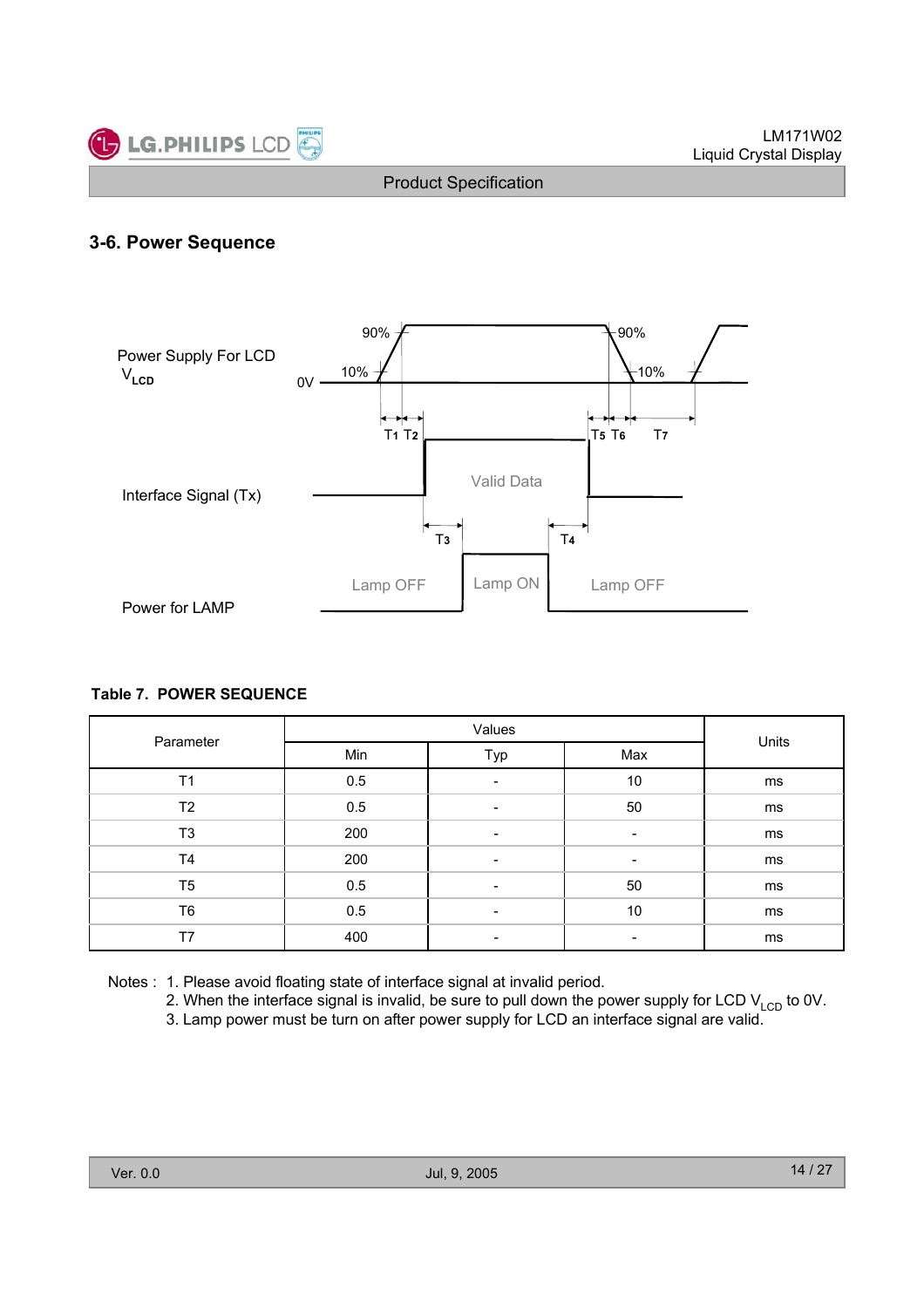

# **3-7. V<sub>LCD</sub> Power Dip Condition**

The  $V_{LCD}$  dip condition is caused by the PWM IC initialization.



1) Dip condition

 $2.5V \leq V_{LCD}$  < 3.15V , t<sub>d</sub>  $\leq$  20ms

2)  $V_{LCD}$  < 2.5V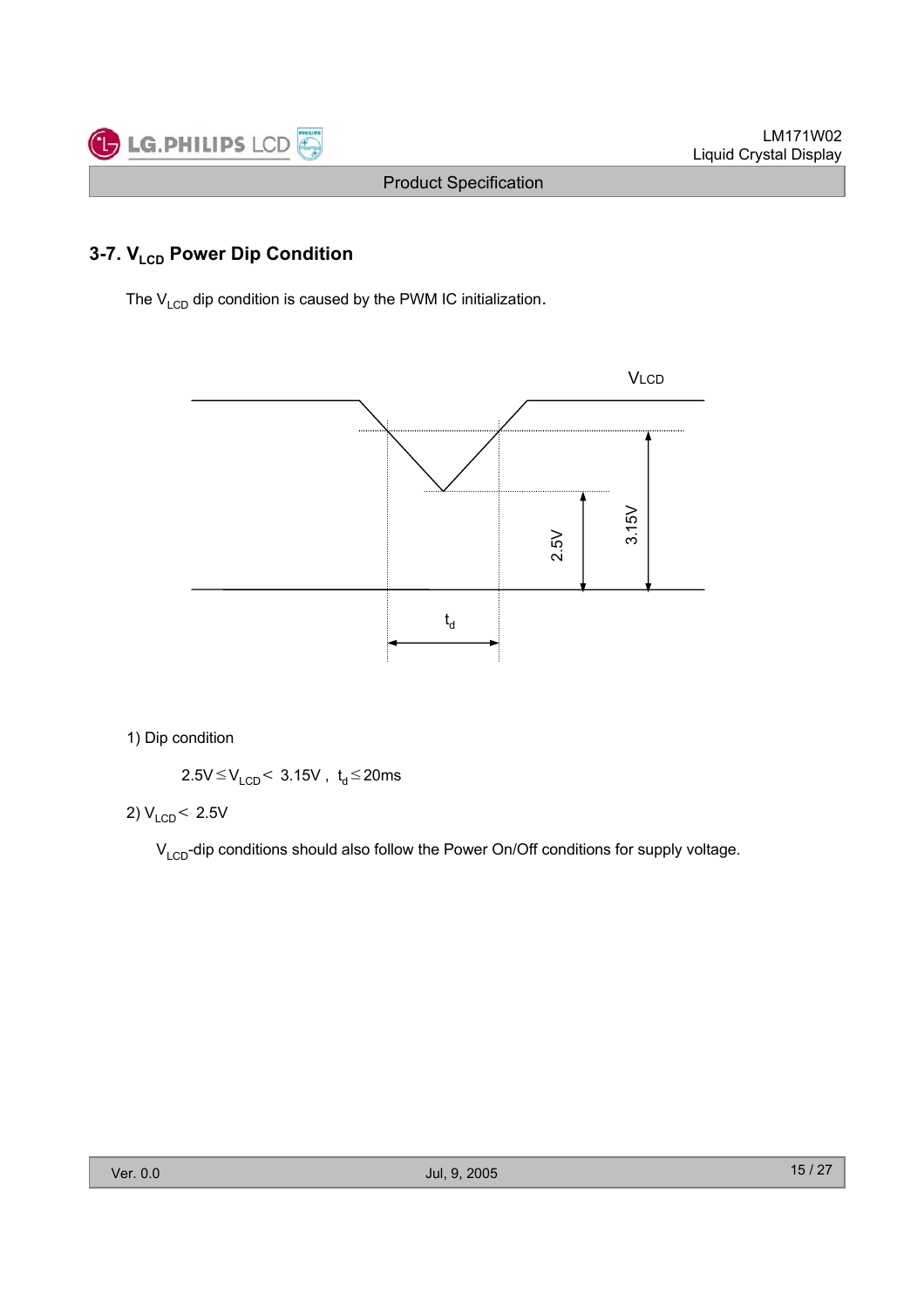

### **4. Optical Specification**

Optical characteristics are determined after the unit has been 'ON' and stable for approximately 30 minutes in a dark environment at  $25\pm2^{\circ}$ C. The values specified are at an approximate distance 50cm from the LCD surface at a viewing angle of  $\Phi$  and  $\theta$  equal to 0  $\degree$ .

FIG. 1 presents additional information concerning the measurement equipment and method.



**FIG. 1 Optical Characteristic Measurement Equipment and Method**

Ta= 25±2°C, V<sub>LCD</sub>=3.3V, fv=60Hz, Dclk=109.05MHz, ILamp=8mA

| Parameter                       |  |              |                      |            | Values                       |                          | Units                    | <b>Notes</b>      |              |
|---------------------------------|--|--------------|----------------------|------------|------------------------------|--------------------------|--------------------------|-------------------|--------------|
|                                 |  | Symbol       |                      | <b>Min</b> | Typ                          | Max                      |                          |                   |              |
| Contrast Ratio                  |  |              | CR.                  |            | 450                          | 550                      | $\overline{\phantom{a}}$ |                   | $\mathbf{1}$ |
| Surface Luminance, white        |  |              | $L_{WH}$             |            | 200                          | 250                      | $\overline{\phantom{a}}$ | cd/m <sup>2</sup> | 2            |
| Luminance Variation             |  |              | $\delta$ white       | 9P         | $\overline{\phantom{a}}$     | 30                       | 40                       | %                 | 3            |
|                                 |  | Rise Time    | $Tr_R$               |            | $\qquad \qquad \blacksquare$ | 5                        | 10                       | ms                | 4            |
| Response Time                   |  | Decay Time   | $Tr_D$               |            | $\overline{\phantom{a}}$     | 11                       | 16                       | ms                |              |
|                                 |  | <b>RED</b>   | Rx                   |            |                              | 0.631                    |                          |                   |              |
|                                 |  |              |                      | <b>Ry</b>  |                              | 0.347                    |                          |                   |              |
|                                 |  | <b>GREEN</b> | Gx<br>Gy<br>Bx<br>By |            |                              | 0.306                    | Typ<br>$+0.03$           |                   |              |
| <b>Color Coordinates</b>        |  |              |                      |            | Typ                          | 0.590                    |                          |                   |              |
| [CIE1931]                       |  | <b>BLUE</b>  |                      |            | $-0.03$                      | 0.150                    |                          |                   |              |
|                                 |  |              |                      |            |                              | 0.088                    |                          |                   |              |
|                                 |  | <b>WHITE</b> | Wx                   |            |                              | 0.313                    |                          |                   |              |
|                                 |  |              | Wy                   |            |                              | 0.329                    |                          |                   |              |
| Viewing Angle (CR>10)           |  |              |                      |            |                              |                          |                          |                   |              |
| x axis, right( $\phi$ =0°)      |  | $\theta$ r   |                      | 60         | 70                           | $\blacksquare$           | degree                   | 5                 |              |
| x axis, left ( $\phi$ =180°)    |  | $\theta$     |                      | 60         | 70                           | $\overline{\phantom{a}}$ |                          |                   |              |
| y axis, up $(\phi = 90^\circ)$  |  | $\theta$ u   |                      | 50         | 60                           | $\blacksquare$           |                          |                   |              |
| y axis, down $(\phi=270^\circ)$ |  | $\theta$ d   |                      | 50         | 60                           | $\overline{\phantom{a}}$ |                          |                   |              |
| Gray Scale                      |  |              |                      |            | $\overline{\phantom{a}}$     | $\overline{\phantom{a}}$ | $\overline{\phantom{a}}$ |                   | 6            |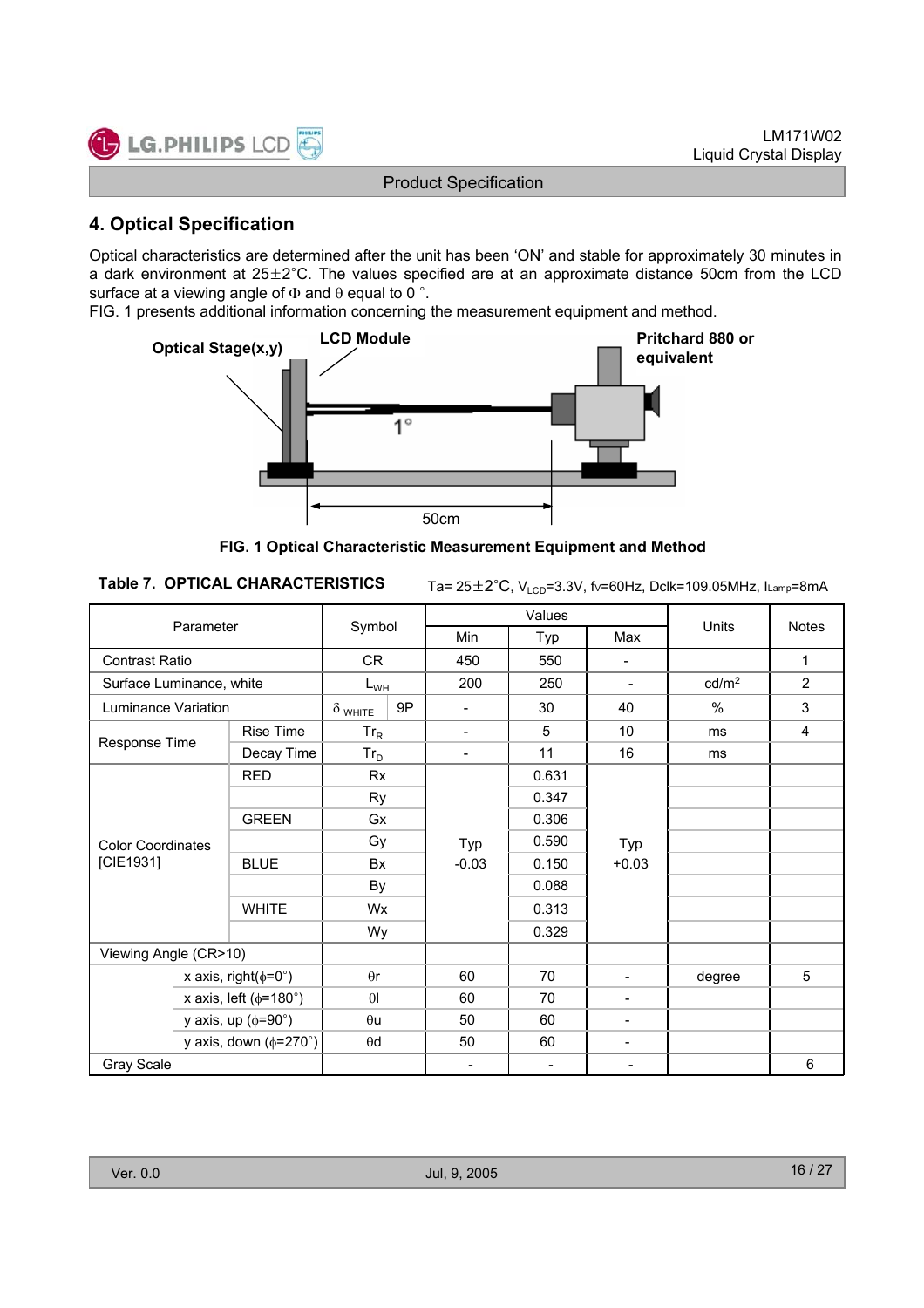

Notes 1. Contrast Ratio(CR) is defined mathematically as :

Surface Luminance with all white pixels Contrast Ratio =

Surface Luminance with all black pixels

at center point (1)

- 2. Surface luminance is luminance value at center point(1) across the LCD surface 50cm from the surface with all pixels displaying white. For more information see FIG 2.
- 3. The variation in surface luminance,  $\delta$  WHITE is defined as :

 $\delta$  WHITE(9P) = Maximum(L<sub>on1</sub>,L<sub>on2</sub>, L<sub>on3</sub>, ......, L<sub>on9</sub>) / Minimum(L<sub>on1</sub>,L<sub>on2</sub>, L<sub>on3</sub>, ....., L<sub>on9</sub>) Where  $L_{on1}$  to  $L_{on9}$  are the luminance with all pixels displaying white at 9 locations.

For more information see FIG 2.

- 4. Response time is the time required for the display to transition from white to black(Rise Time,  $Tr_{\mathsf{F}}$ ) and from black to white(Decay Time,  $Tr_{\mathsf{D}}$ ). For additional information see FIG 3.
- 5. Viewing angle is the angle at which the contrast ratio is greater than 10. The angles are determined for the horizontal or x axis and the vertical or y axis with respect to the z axis which is normal to the LCD surface. For more information see FIG 4.
- 6. Gray scale specification.

| <b>Gray Level</b> | Luminance [%] (Typ) |
|-------------------|---------------------|
| L <sub>0</sub>    | 0.17                |
| L <sub>3</sub>    | 0.22                |
| L7                | 0.51                |
| L <sub>11</sub>   | 1.51                |
| L15               | 3.39                |
| L <sub>19</sub>   | 6.34                |
| L23               | 10.0                |
| L27               | 14.8                |
| L31               | 20.0                |
| L35               | 26.1                |
| L39               | 33.1                |
| L43               | 41.1                |
| L47               | 50.5                |
| L <sub>51</sub>   | 61.1                |
| L <sub>55</sub>   | 72.2                |
| L <sub>59</sub>   | 86.1                |
| L63               | 100                 |

#### **Table 8. Gray Scale Specification**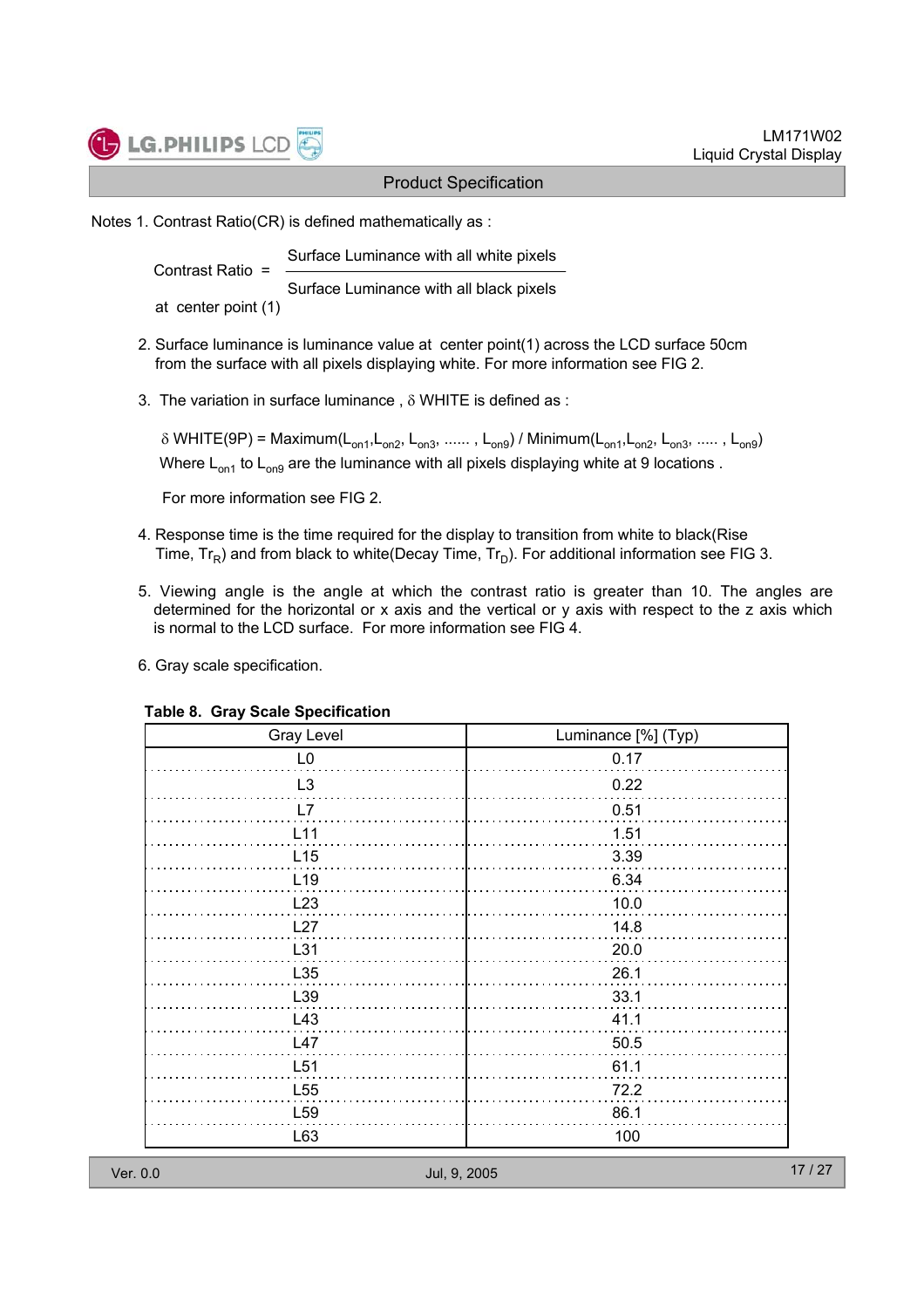



#### Measuring point for surface luminance & measuring point for luminance variation

**FIG. 2 Measure Point for Luminance** 

The response time is defined as the following figure and shall be measured by switching the input signal for "black" and "white".



**FIG. 3 Response Time**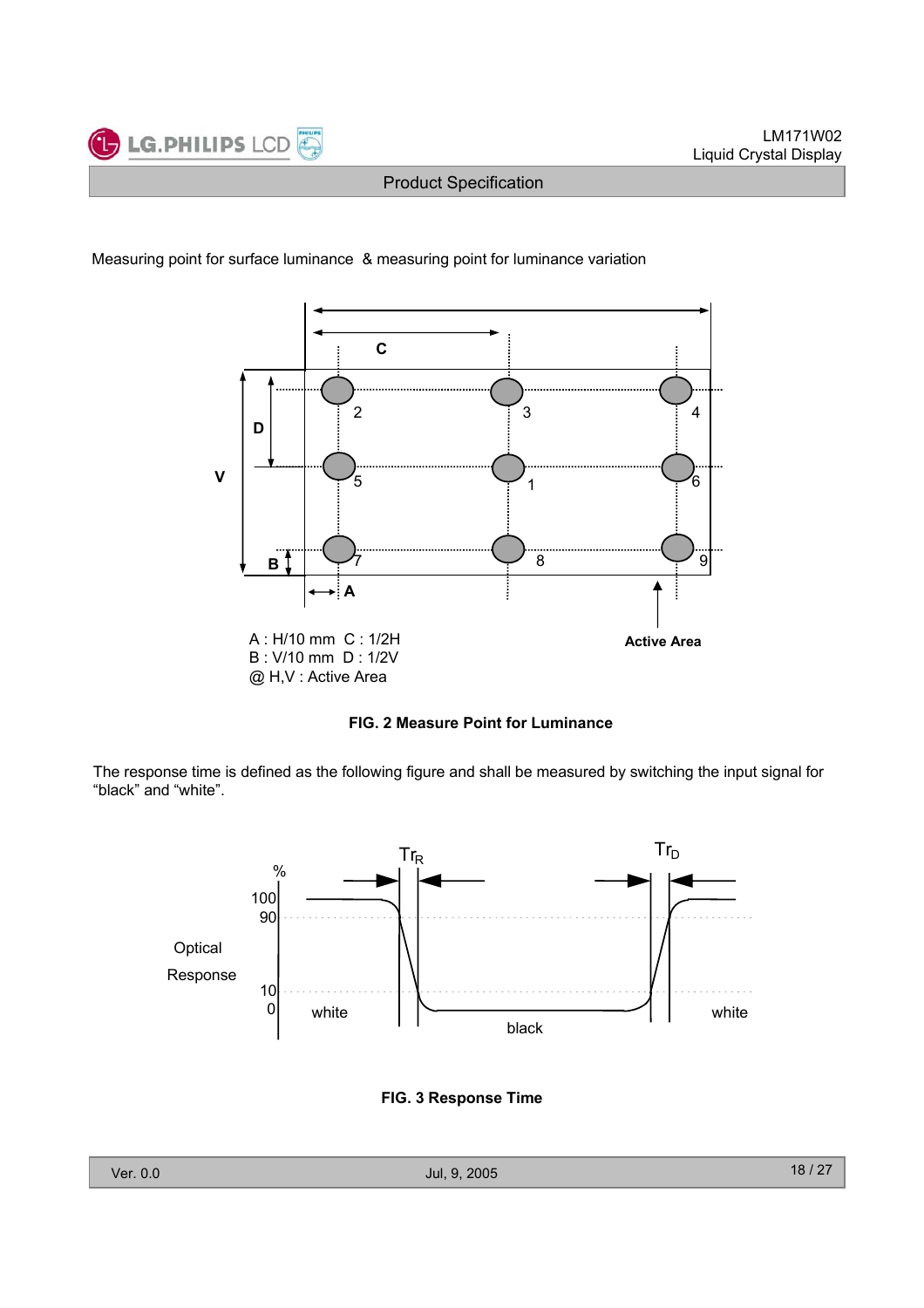

### Dimension of viewing angle range



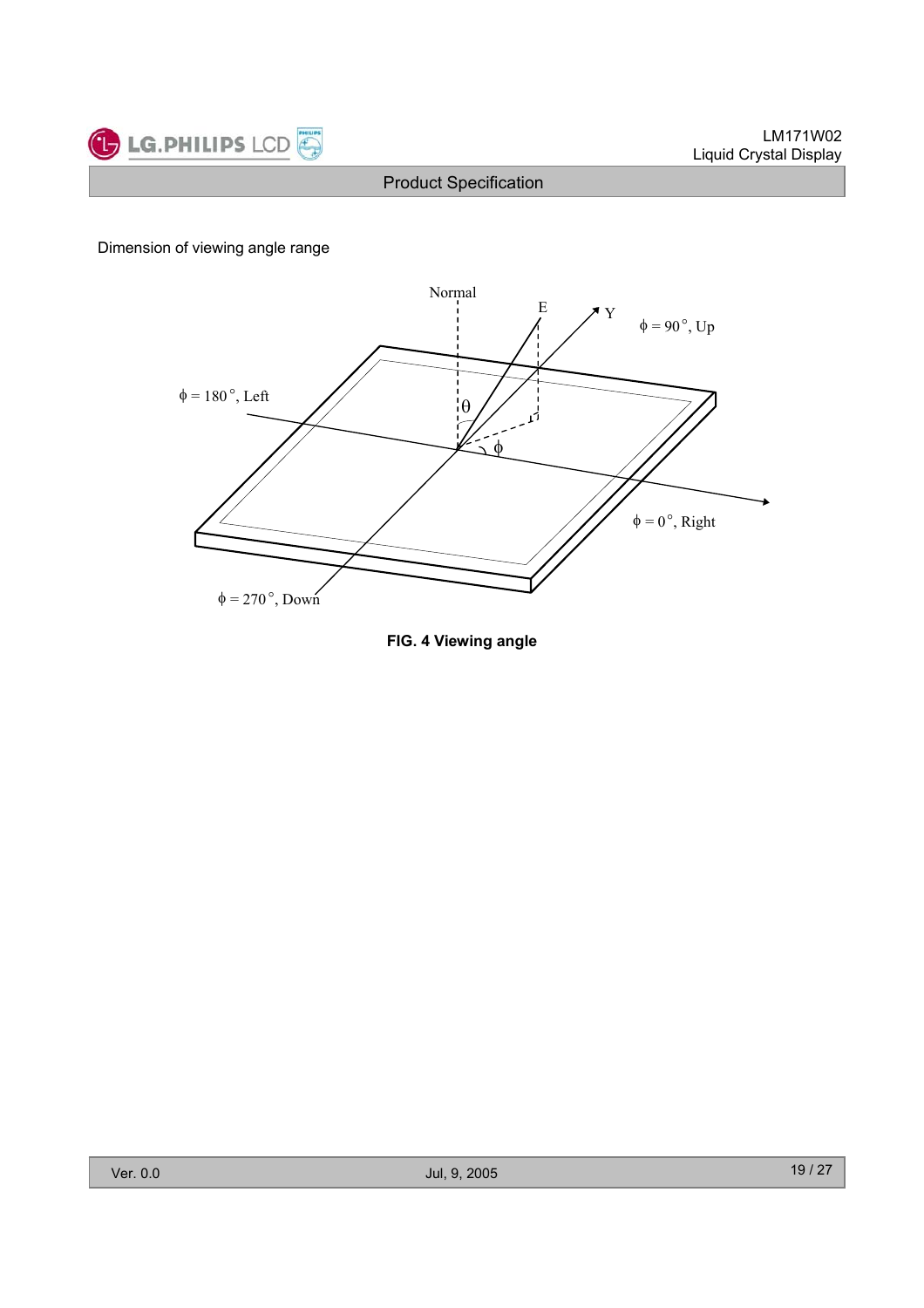

### **5. Mechanical Characteristics**

The contents provide general mechanical characteristics. In addition the figures in the next page are detailed mechanical drawing of the LCD.

|                     | Horizontal                                                           | 395mm    |  |  |  |
|---------------------|----------------------------------------------------------------------|----------|--|--|--|
| Outline Dimension   | Vertical                                                             | 256.4mm  |  |  |  |
|                     | Depth                                                                | 11.0mm   |  |  |  |
| Bezel Area          | Horizontal                                                           | 371.2 mm |  |  |  |
|                     | Vertical                                                             | 233.6 mm |  |  |  |
|                     | Horizontal                                                           | 367.2mm  |  |  |  |
| Active Display Area | Vertical                                                             | 229.5mm  |  |  |  |
| Weight              | 1,220 g(Typ.), 1,250 g(Max.)                                         |          |  |  |  |
| Surface Treatment   | Hard coating(3H)<br>Anti-glare(12%) treatment of the front polarizer |          |  |  |  |

Notes : Please refer to a mechanic drawing in terms of tolerance at the next page.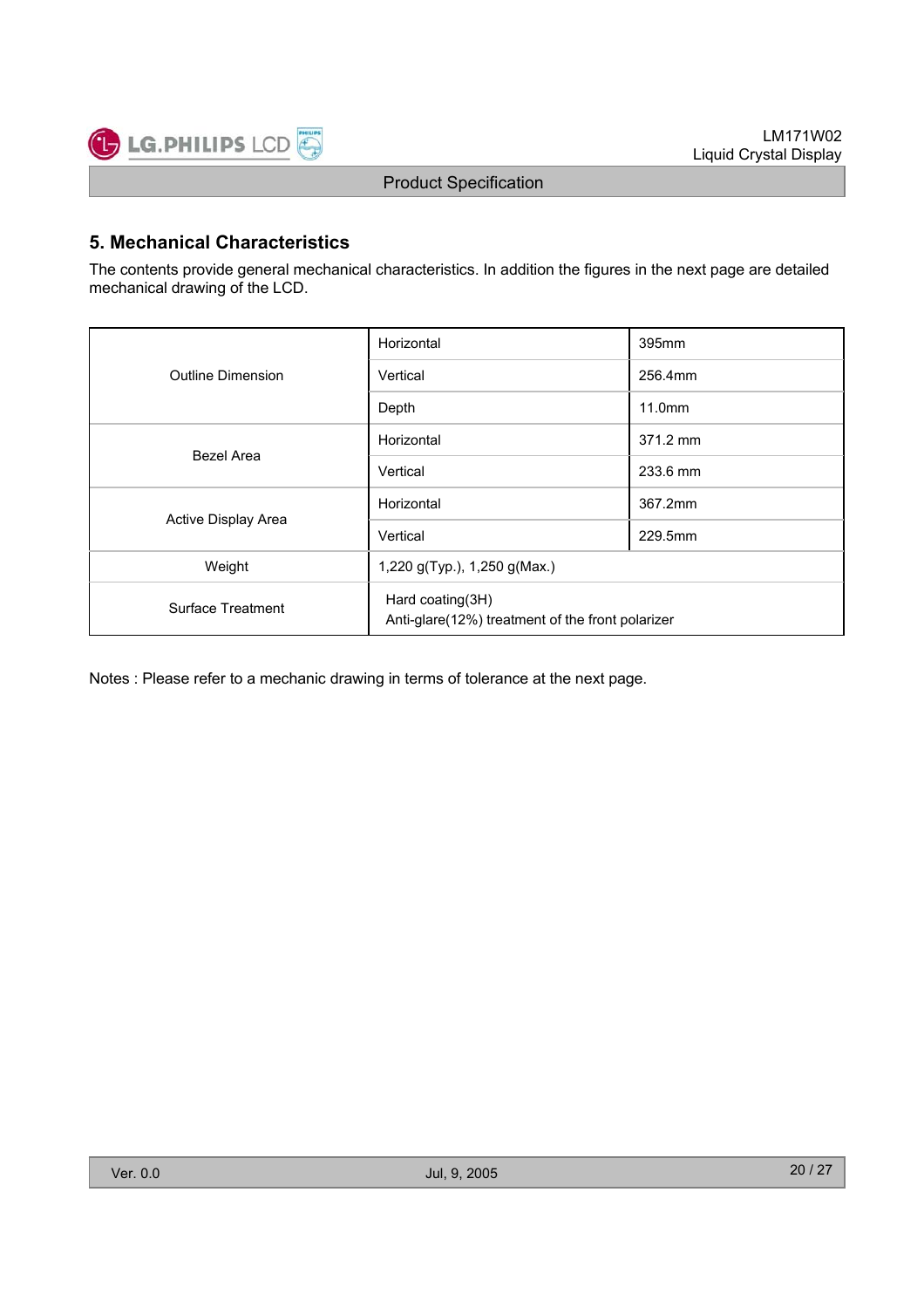

#### <FRONT VIEW>





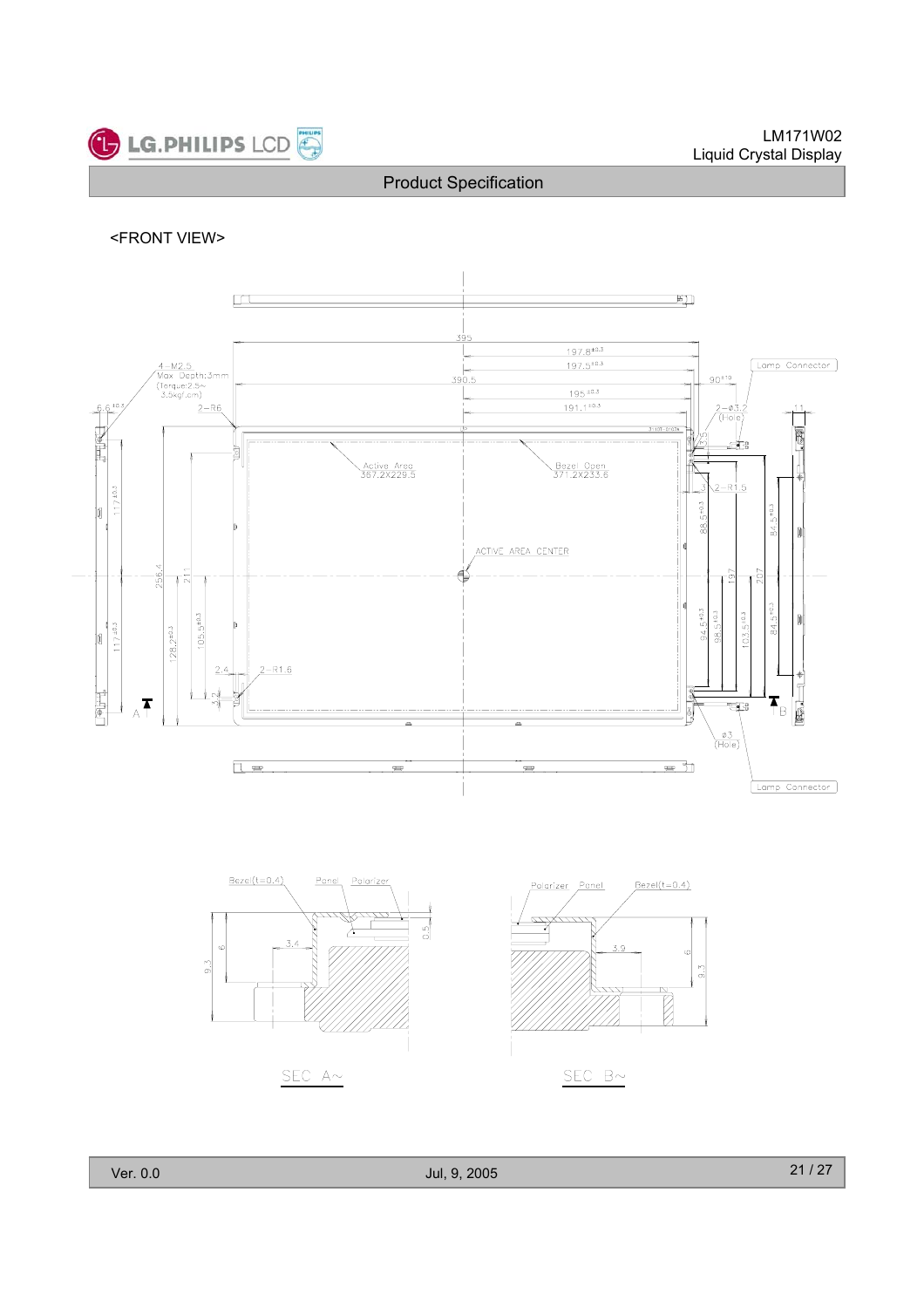#### <REAR VIEW>



#### **NOTES**

- 1. Backlight : 2 Cold Cathode Fluorescent Lamps.
- 2. Lamp Connector Specification.
	- $-$  JST BHSR-02VS-1.
- 3. Gap between Bezel and Panel : Max 0.6mm.
- 4. Source TCP area is weak and sensitive. So, Please don't press the TCP area.
- 5. Tilt and partial disposition tolerance of display area
	- as following.
	- (1) Y-Direction :  $|A-B| \leq 1.0$
	- (2) X-Direction :  $|C-D| \leq 1.0$



6. Lamp(CCFL) lot No. is marked at backlight connector.



- 7. Do not wind conductive tape around the backlight wires.
- 8. Unspecified tolerances to be  $\pm 0.5$ mm.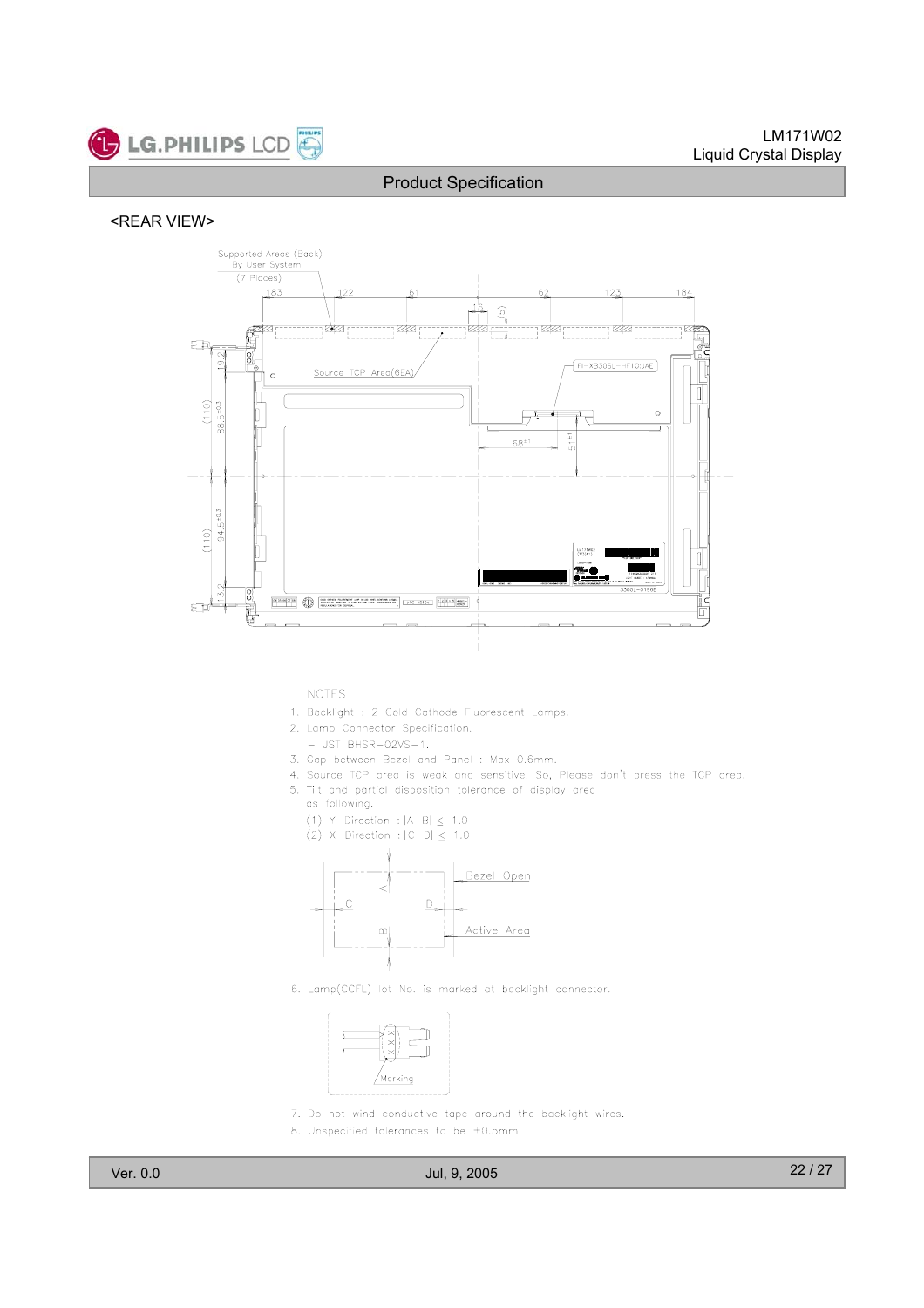

### **6. Reliability**

Environment test condition

LG.PHILIPS LCD

| No | Test Item                                   | Condition                                                                                                                     |  |  |  |  |
|----|---------------------------------------------|-------------------------------------------------------------------------------------------------------------------------------|--|--|--|--|
| 1  | High temperature storage test               | Ta= 60°C 240h                                                                                                                 |  |  |  |  |
| 2  | Low temperature storage test                | Ta= -20°C 240h                                                                                                                |  |  |  |  |
| 3  | High temperature operation test             | Ta= 50°C 50%RH<br>240h                                                                                                        |  |  |  |  |
| 4  | Low temperature operation test              | Ta= $0^{\circ}$ C<br>240h                                                                                                     |  |  |  |  |
| 5  | Vibration test<br>(non-operating)           | Wave form: random<br>Vibration level: 1.0G RMS<br>Bandwidth: 10-500Hz<br>Duration: X, Y, Z, 20 min<br>One time each direction |  |  |  |  |
| 6  | Shock test<br>(non-operating)               | Shock level: 120G<br>Waveform: half sine wave, 2ms<br>Direction : $\pm X$ , $\pm Y$ , $\pm Z$<br>One time each direction      |  |  |  |  |
| 7  | Altitude<br>operating<br>storage / shipment | 0 - 10,000 feet(3048m)<br>0 - 40,000 feet(12,192m)                                                                            |  |  |  |  |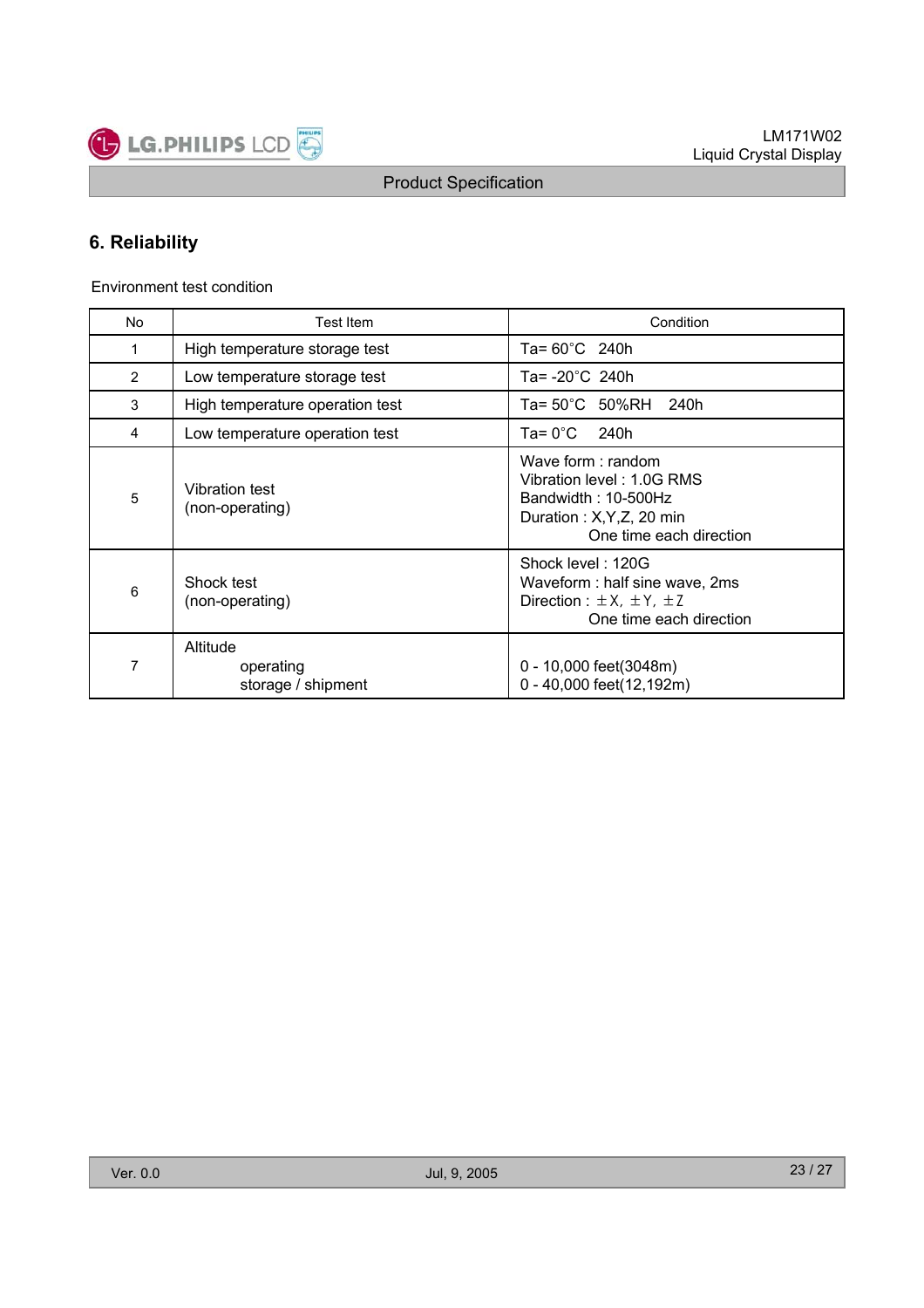

### **7. International Standards**

### **7-1. Safety**

a) UL 60950, Third Edition, Underwriters Laboratories, Inc., Dated Dec. 11, 2000.

Standard for Safety of Information Technology Equipment, Including Electrical Business Equipment.

b) CAN/CSA C22.2, No. 60950, Third Edition, Canadian Standards Association, Dec. 1, 2000.

Standard for Safety of Information Technology Equipment, Including Electrical Business Equipment.

c) EN 60950 : 2000, Third Edition

IEC 60950 : 1999, Third Edition

European Committee for Electrotechnical Standardization(CENELEC)

EUROPEAN STANDARD for Safety of Information Technology Equipment Including Electrical Business Equipment.

### **7-2. EMC**

a) ANSI C63.4 "Methods of Measurement of Radio-Noise Emissions from Low-Voltage Electrical and Electrical Equipment in the Range of 9kHZ to 40GHz. "American National Standards Institute(ANSI), 1992

b) C.I.S.P.R "Limits and Methods of Measurement of Radio Interface Characteristics of Information Technology Equipment." International Special Committee on Radio Interference.

c) EN 55022 "Limits and Methods of Measurement of Radio Interface Characteristics of Information Technology Equipment." European Committee for Electrotechnical Standardization.(CENELEC), 1998 ( Including A1: 2000 )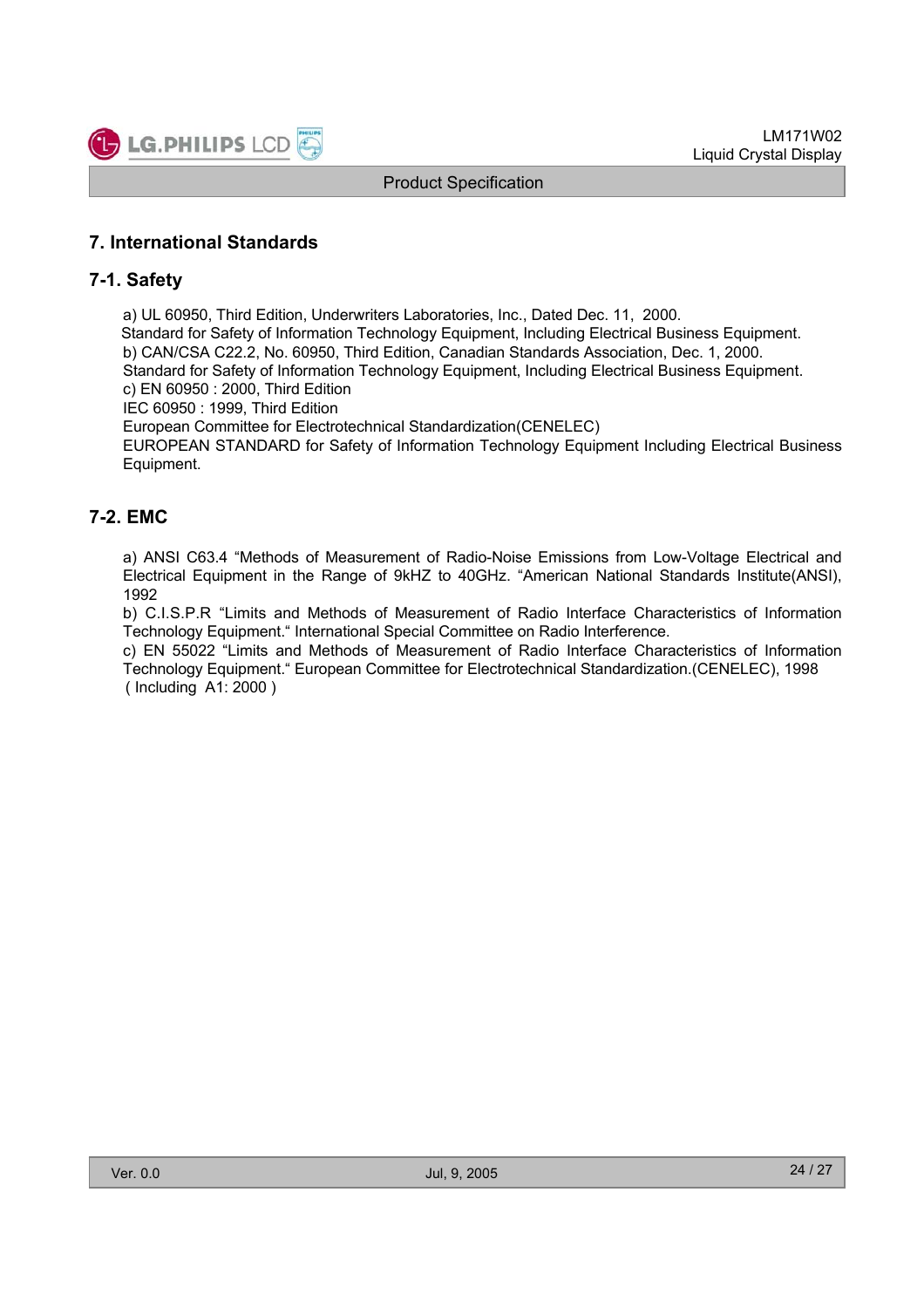

### **8. Packing**

### **8-1. Designation of Lot Mark**

a) Lot Mark



A,B,C : SIZE(INCH) D : YEAR

- 
- 

E : MONTH GET THE SERVICE OF STRACTORY CODE G : ASSEMBLY CODE H, I, J, K, L, M : SERIAL NO.

#### **Note**

#### 1. YEAR

| Year | 2001 | 2002 | 2003 | 2004 | 2005 | 2006 | 2007 | 2008 | 2009 | 2010 |
|------|------|------|------|------|------|------|------|------|------|------|
| Mark |      |      |      |      |      |      |      |      |      |      |

#### 2. MONTH

| Month | Jan | $\mathsf{e}_{\mathsf{e}}$ | Mar | Apr | May | Jun | Jul | Aug | Sep | Oct | Nov | Dec |
|-------|-----|---------------------------|-----|-----|-----|-----|-----|-----|-----|-----|-----|-----|
| Mark  |     | -                         |     |     |     |     |     |     |     |     |     | ∼   |

#### 3. FACTORY CODE

| Factory Code | LPL Gumi | <b>LPL Nanjing</b> | <b>HEESUNG</b> |  |  |
|--------------|----------|--------------------|----------------|--|--|
| Mark         |          |                    |                |  |  |

#### 4. SERIAL NO.



#### b) Location of Lot Mark

Serial No. is printed on the label. The label is attached to the backside of the LCD module. This is subject to change without prior notice.

### **8-2. Packing Form**

- a) Package quantity in one box : 10 pcs
- b) Box size : 355mm X 344mm X 449mm.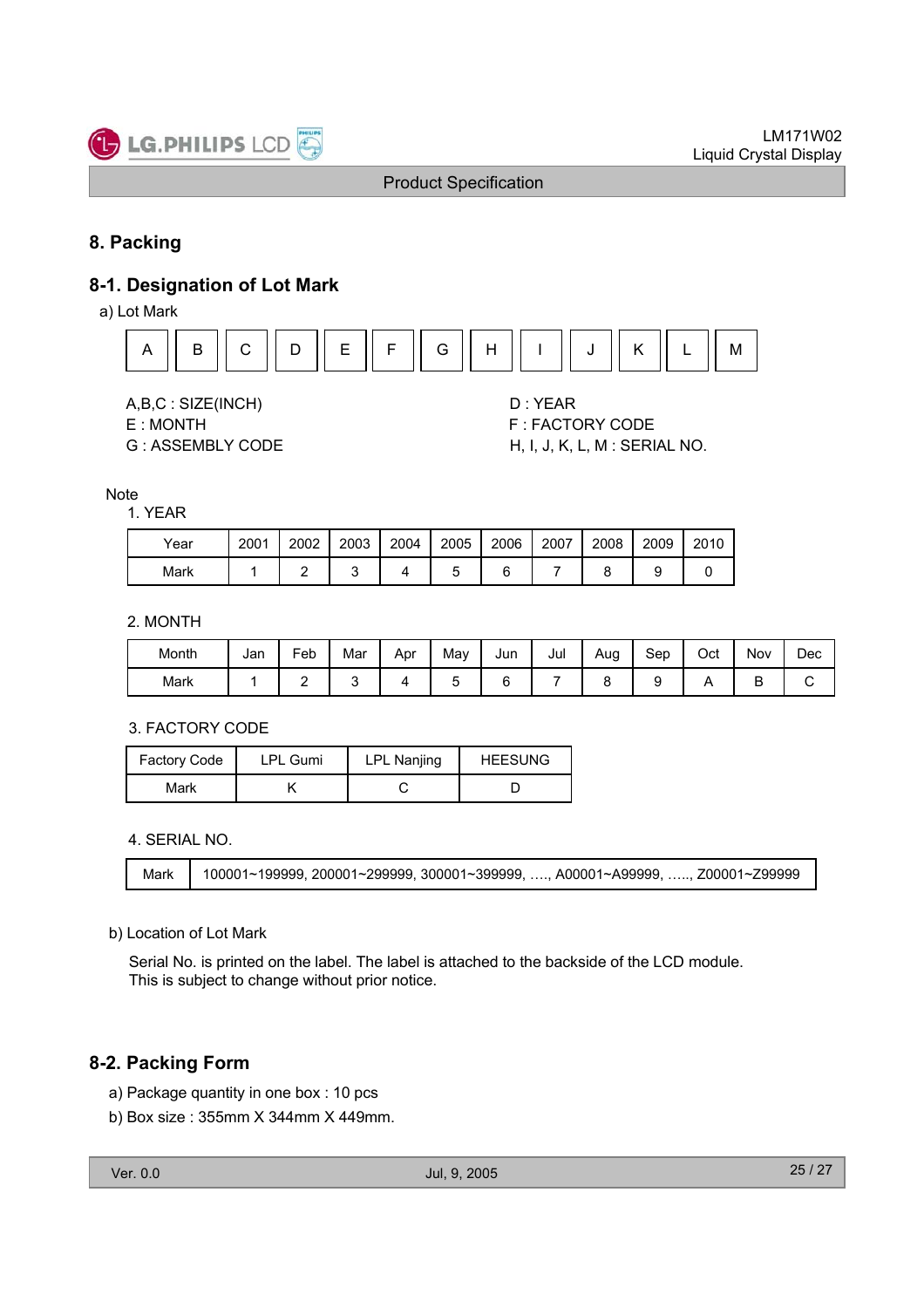

### **9. PRECAUTIONS**

Please pay attention to the followings when you use this TFT LCD module.

### **9-1. MOUNTING PRECAUTIONS**

- (1) You must mount a module using holes arranged in four corners or four sides.
- (2) You should consider the mounting structure so that uneven force (ex. Twisted stress) is not applied to the module. And the case on which a module is mounted should have sufficient strength so that external force is not transmitted directly to the module.
- (3) Please attach the surface transparent protective plate to the surface in order to protect the polarizer. Transparent protective plate should have sufficient strength in order to the resist external force.
- (4) You should adopt radiation structure to satisfy the temperature specification.
- (5) Acetic acid type and chlorine type materials for the cover case are not desirable because the former generates corrosive gas of attacking the polarizer at high temperature and the latter causes circuit break by electro-chemical reaction.
- (6) Do not touch, push or rub the exposed polarizers with glass, tweezers or anything harder than HB pencil lead. And please do not rub with dust clothes with chemical treatment.

Do not touch the surface of polarizer for bare hand or greasy cloth.(Some cosmetics are detrimental to the polarizer.)

- (7) When the surface becomes dusty, please wipe gently with absorbent cotton or other soft materials like chamois soaks with petroleum benzene. Normal-hexane is recommended for cleaning the adhesives used to attach front / rear polarizers. Do not use acetone, toluene and alcohol because they cause chemical damage to the polarizer.
- (8) Wipe off saliva or water drops as soon as possible. Their long time contact with polarizer causes deformations and color fading.
- (9) Do not open the case because inside circuits do not have sufficient strength.

### **9-2. OPERATING PRECAUTIONS**

- (1) The spike noise causes the mis-operation of circuits. It should be lower than following voltage :
	- $V=\pm 200$ mV(Over and under shoot voltage)
- (2) Response time depends on the temperature.(In lower temperature, it becomes longer.)
- (3) Brightness depends on the temperature. (In lower temperature, it becomes lower.) And in lower temperature, response time(required time that brightness is stable after turned on) becomes longer.
- (4) Be careful for condensation at sudden temperature change. Condensation makes damage to polarizer or electrical contacted parts. And after fading condensation, smear or spot will occur.
- (5) When fixed patterns are displayed for a long time, remnant image is likely to occur.
- (6) Module has high frequency circuits. Sufficient suppression to the electromagnetic interference shall be done by system manufacturers. Grounding and shielding methods may be important to minimized the interference.
- (7) Please do not give any mechanical and/or acoustical impact to LCM. Otherwise, LCM can not be operated its full characteristics perfectly.
- (8) A screw which is fastened up the steels should be a machine screw (if not, it causes metallic foreign material and deal LCM a fatal blow)
- (9) Please do not set LCD on its edge.